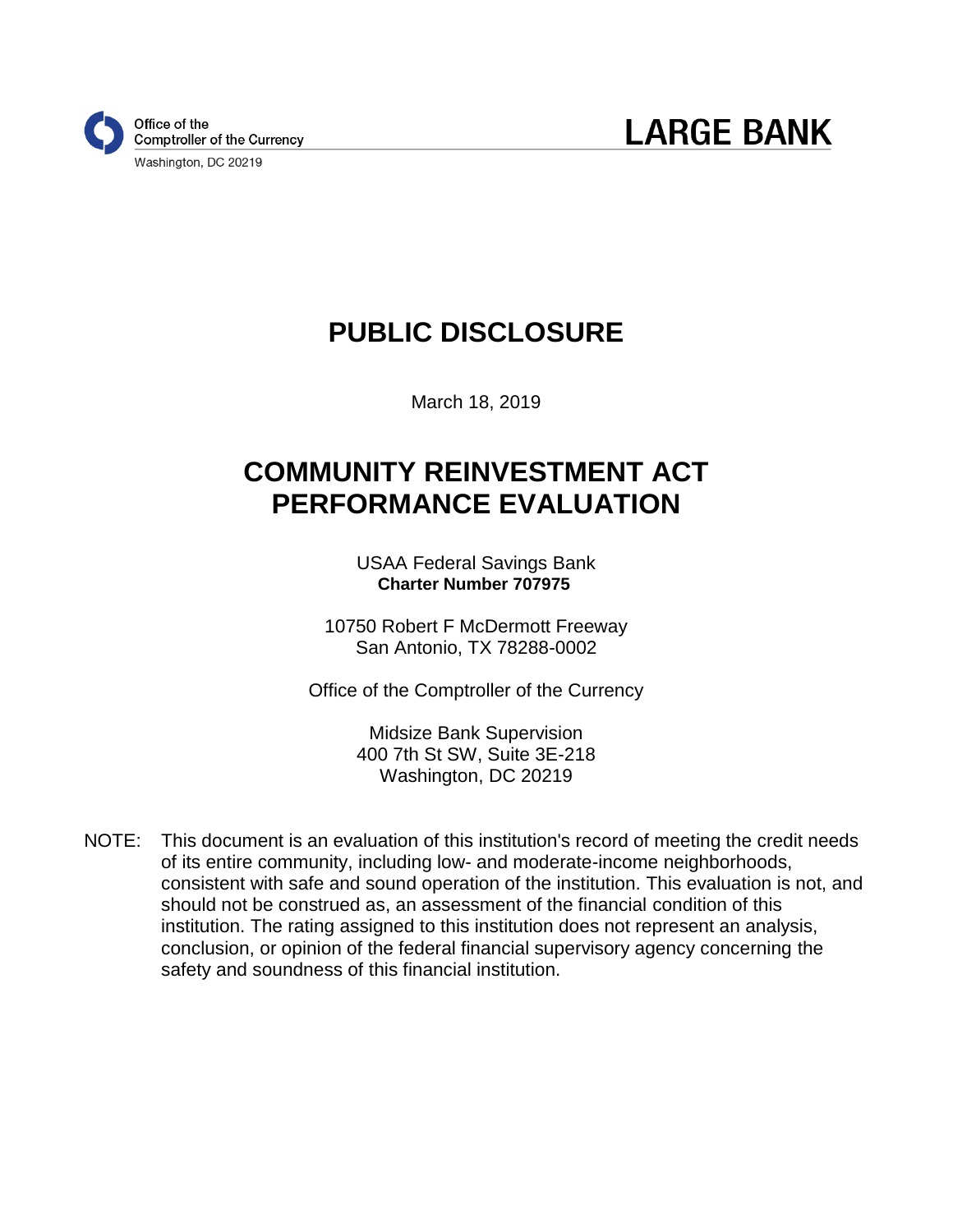## **Table of Contents**

| DISCRIMINATORY OR OTHER ILLEGAL CREDIT PRACTICES REVIEW  5              |  |
|-------------------------------------------------------------------------|--|
| <b>CONCLUSIONS WITH RESPECT TO PERFORMANCE TESTS IN THE DC50 RATING</b> |  |
|                                                                         |  |
|                                                                         |  |
| APPENDIX B: COMMUNITY PROFILES FOR FULL-SCOPE AREAS  B-1                |  |
|                                                                         |  |
|                                                                         |  |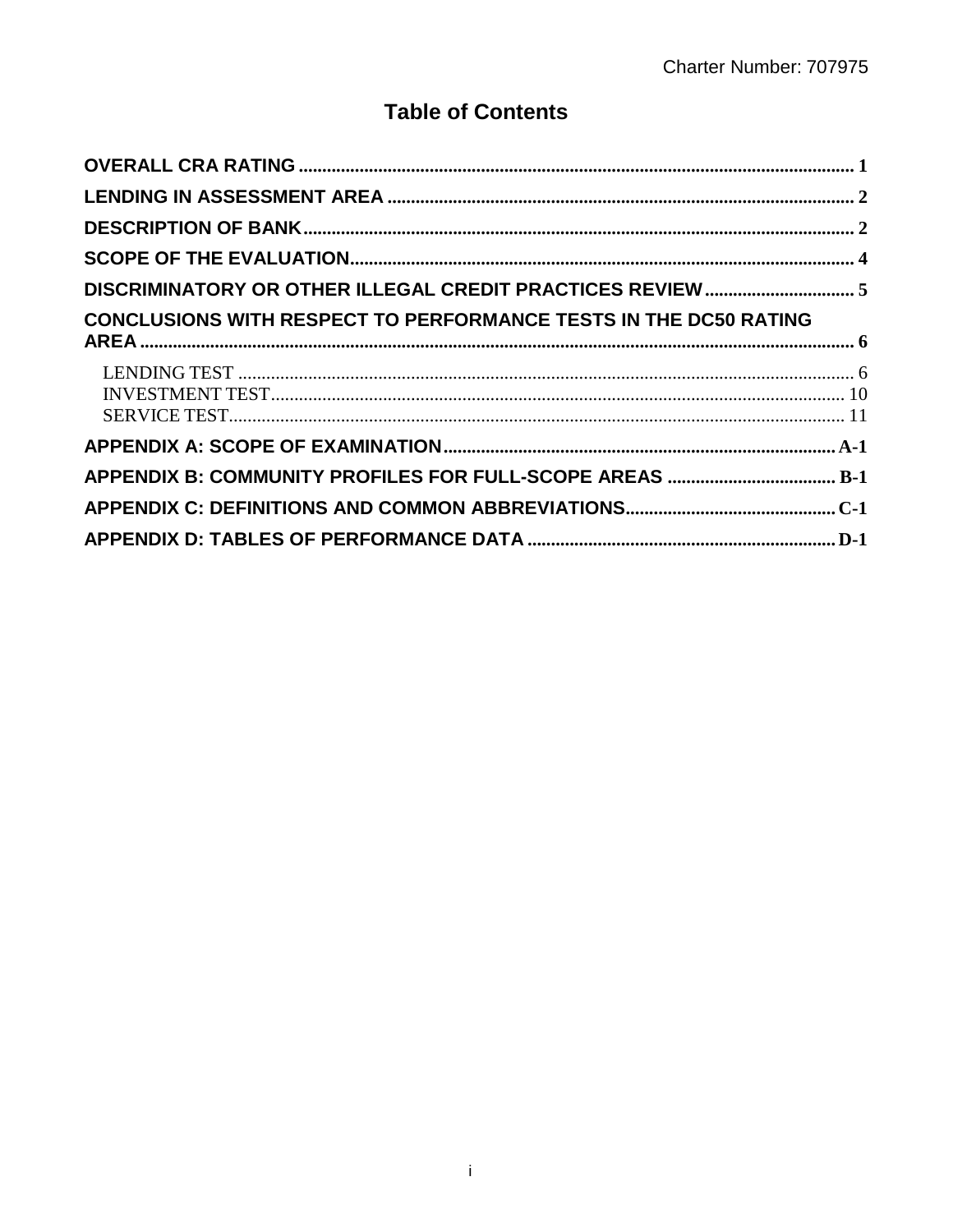## <span id="page-2-0"></span>**Overall CRA Rating**

**Bank's CRA Rating**: This Bank is rated **Needs to Improve**.

The following table indicates the performance level of USAA Federal Savings Bank with respect to the lending, investment, and service tests:

|                           | <b>USAA</b><br><b>Performance Tests</b> |                        |                     |  |  |  |  |  |  |  |
|---------------------------|-----------------------------------------|------------------------|---------------------|--|--|--|--|--|--|--|
| <b>Performance Levels</b> | Lending Test*                           | <b>Investment Test</b> | <b>Service Test</b> |  |  |  |  |  |  |  |
| Outstanding               |                                         | Χ                      |                     |  |  |  |  |  |  |  |
| <b>High Satisfactory</b>  |                                         |                        |                     |  |  |  |  |  |  |  |
| Low Satisfactory          |                                         |                        |                     |  |  |  |  |  |  |  |
| Needs to Improve          |                                         |                        |                     |  |  |  |  |  |  |  |
| Substantial Noncompliance |                                         |                        |                     |  |  |  |  |  |  |  |

\*The lending test is weighted more heavily than the Investment and Service Tests when arriving at an overall rating.

#### **The major factors that support this rating include:**

- The bank's overall CRA Performance Evaluation rating was lowered from "Satisfactory" to "Needs to Improve" as a result of the extent and nature of evidence of discriminatory and illegal credit practices, as described in the Fair Lending and Other Illegal Credit Practices section of this document.
- Lending levels reflect an excellent responsiveness to AA credit needs.
- Geographic and borrower distributions of home mortgage loans reflect adequate penetration throughout the Bank's AA and among borrowers of different income levels.
- Geographic and borrower distributions of consumer loans respectively reflect poor and adequate penetration throughout the AA and among borrowers of different income levels.
- USAA makes use of flexible lending practices to address the credit needs of low- and moderate-income (LMI) individuals or geographies.
- USAA has made a significant level of qualified community development (CD) investments and grants, which exhibits excellent responsiveness to credit and community needs.
- Delivery systems are readily accessible to all portions of the Bank's AA.
- Services do not vary in a way that inconveniences portions of the AA, particularly LMI geographies and LMI individuals.
- USAA provides a good level of CD services.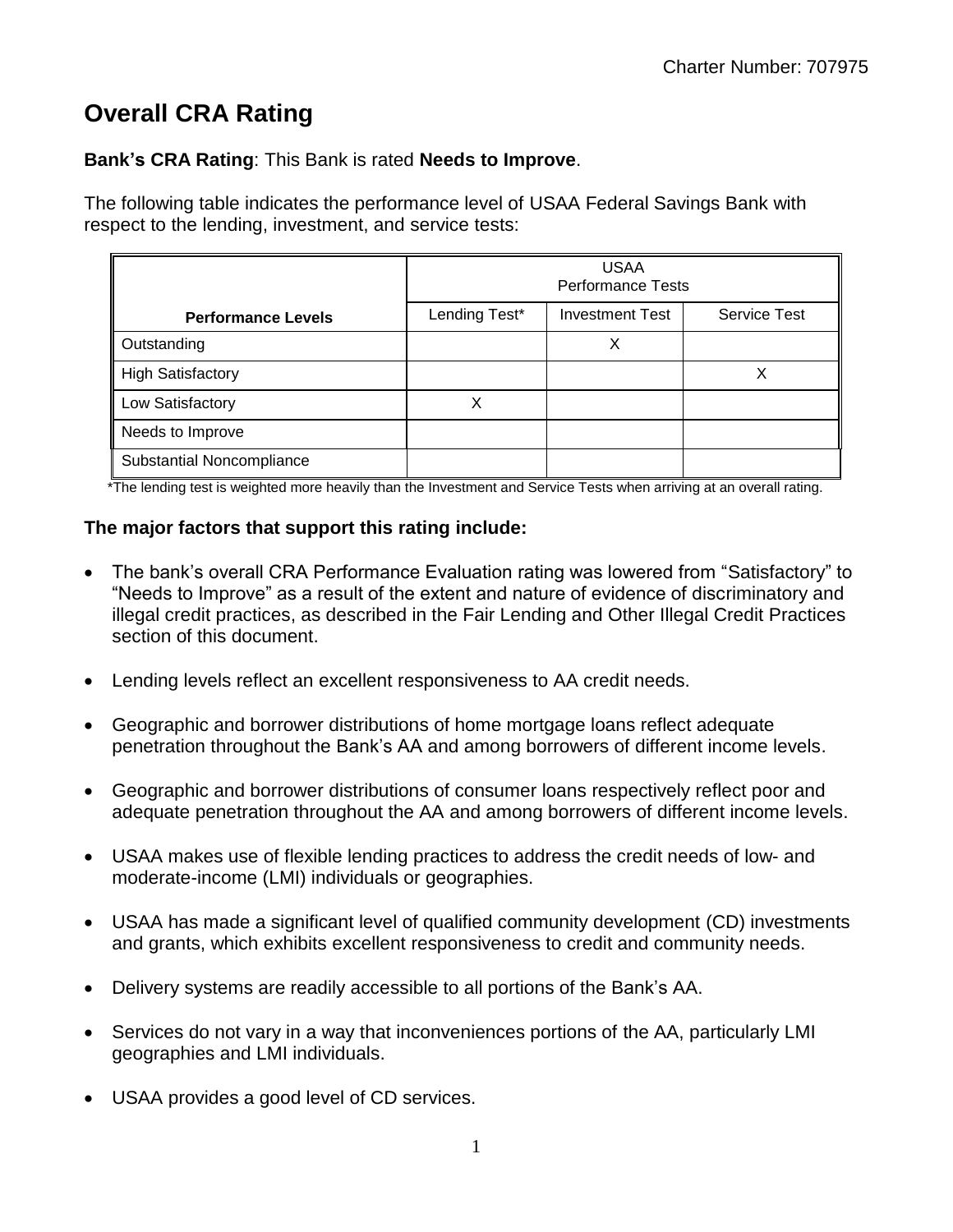## <span id="page-3-0"></span>**Lending in Assessment Area**

Based on USAA's delineated AA described under the Scope of Evaluation section, all of the bank's loans are in its assessment area (AA).

## <span id="page-3-1"></span>**Description of Bank**

USAA Federal Savings Bank (USAA or Bank) is an interstate federally chartered stock institution headquartered in San Antonio, Texas. USAA is an indirect subsidiary of United Services Automobile Association, a mutual inter-insurance exchange organization that wholly owns USAA Capital Corporation, which wholly owns the Bank. A group of Army officers founded United Services Automobile Association in 1922 as a member-owned reciprocal insurance association whereby members insure each other and share in any profits realized by the insurance organization. Today, United Services Automobile Association, provides insurance, investment, real estate, and diversified financial services to their membership of military personnel and their families throughout the United States and at military installations around the world. The Bank, which offers financial services to members, opened December 30,1983.

As of December 31, 2018, United Services Automobile Association and its subsidiaries had total assets of \$158.7 billion and approximately 12.8 million members located throughout the United States. OCC regulations under 12 C.F.R. 195.41(f), allow a bank whose business predominantly consists of serving the needs of military personnel or their dependents who are not located within a defined geographic area to delineate its entire deposit member base as its AA. USAA has elected to be evaluated using its military member base as its AA. See Scope of Evaluation section of this report for more information on this election.

The Bank's primary business strategy is to meet the needs of the military community and their families by providing a full array of retail deposit and consumer loan products. Deposit accounts include checking, savings, "NOW" savings, certificates of deposit, and individual retirement accounts. Consumer loan products include motor vehicle, personal secured loans, personal unsecured loans, mortgages, and credit cards. All banking activities are for USAA members only. USAA does not offer small business, small farm, or commercial loans or commercial deposit products. USAA is a "digital-first" bank with over 99 percent of transactions and services conducted through call centers or digital channels, such as mobile banking, online banking, and automated teller machines (ATMs). USAA competes on a nationwide level with banks, finance companies, consumer credit companies, FinTech's, and other consumer payment companies.

As of December 31, 2018, USAA had total assets of \$81.6 billion, total net loans of \$46.5 billion and tier 1 capital of \$7.9 billion. Bank loans to members for motor vehicles, credit cards, and personal loans (other consumer loans) have grown significantly since the previous CRA Public Evaluation, dated February 23, 2015. Outstanding mortgage loans have shrunk over the same period, as reflected in the table below. USAA's loan portfolio balances between 2014 and 2018 are as follows: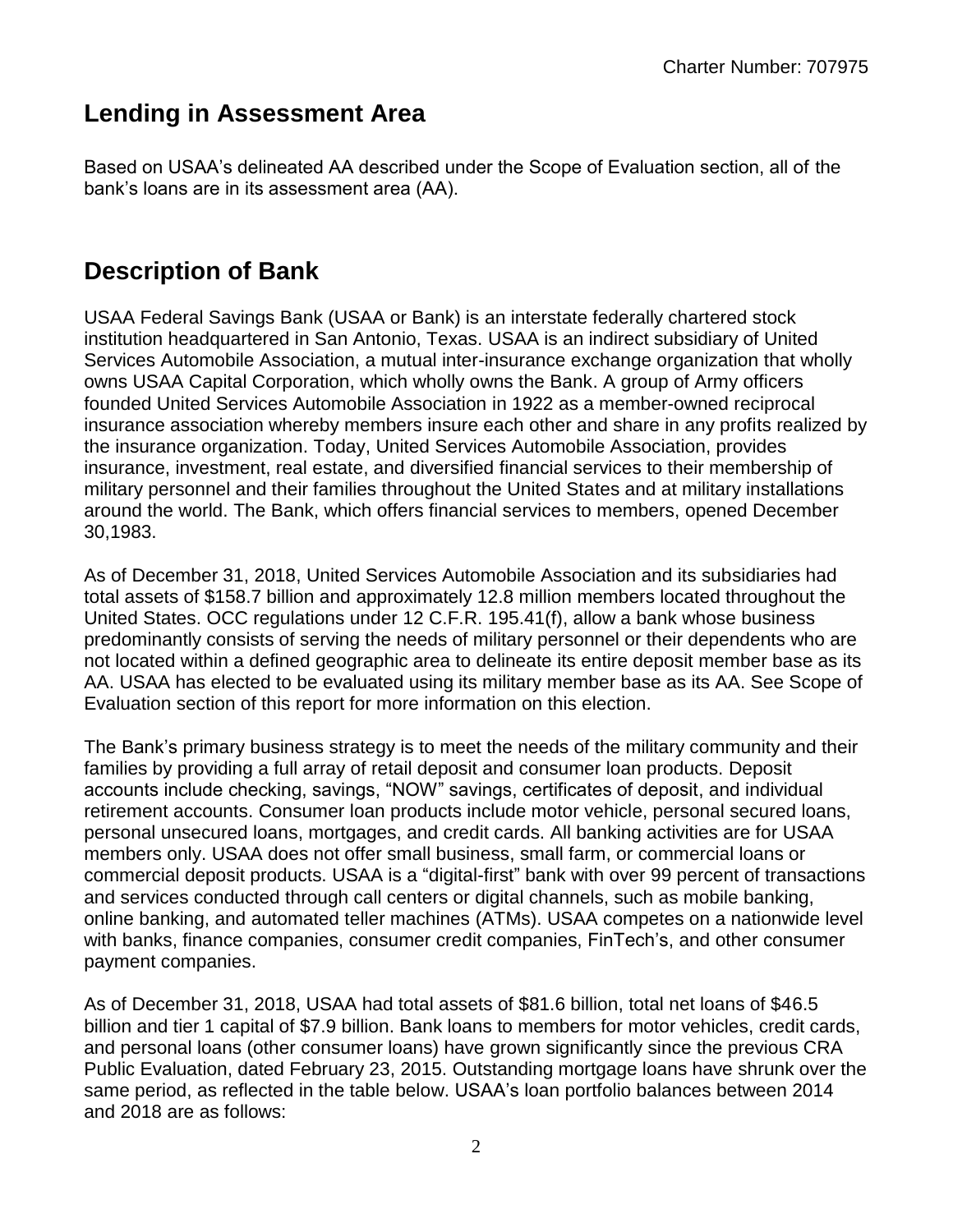|                       | 12/31/2014 | 12/31/2015 | 12/31/2016 | 12/31/2017 | 12/31/2018 |
|-----------------------|------------|------------|------------|------------|------------|
| Open End 1-4          | 5,307,309  | 4,705,144  | 3,942,210  | 3,263,715  | 2,645,709  |
| family                |            |            |            |            |            |
| Closed End 1-4        | 2,799,307  | 3,151,811  | 3,442,796  | 2,787,039  | 2,385,243  |
| family                |            |            |            |            |            |
| <b>Closed End</b>     | 936,669    | 694,035    | 490,506    | 350,627    | 237,759    |
| <b>Junior Liens</b>   |            |            |            |            |            |
| <b>Credit Cards</b>   | 17,774,360 | 18,466,275 | 18,920,795 | 19,628,464 | 19,432,585 |
| <b>Motor Vehicle</b>  | 12,479,662 | 13,791,845 | 14,586,016 | 14,710,071 | 15,350,796 |
| Loans                 |            |            |            |            |            |
| <b>Other Consumer</b> | 5,074,127  | 5,867,004  | 6,411,858  | 6,716,014  | 7,178,177  |
| Loans                 |            |            |            |            |            |
| <b>Other Loans</b>    | 75,676     | 61,612     | 51,043     | 40,310     | 36,960     |
| <b>Total Gross</b>    | 44,447,110 | 46,737,726 | 47,845,224 | 47,496,240 | 47,267,229 |
| Loans                 |            |            |            |            |            |

In 2018, Blue Star Families, a non-profit organization that supports military families, conducted a survey that was sponsored by USAA. The survey noted that enlisted service men and women experience financial barriers, including lower wages than the civilian population, which hurt their ability to save for emergencies, effectively manage debt, and qualify for loans. In addition, approximately 30 percent of military spouses are unemployed due to constant relocations, and approximately 56 percent of the spouses who work feel they are underemployed. The survey indicated a higher demand for motor vehicle, personal, and credit card loans, and less emphasis on mortgage home loans due to the relocations and the ability to live in military housing on base.

A community contact with an armed services Director of Resource Management explained that the needs of the military community differ based upon where they are in their career. The entire military community needs auto loans and access to funds in emergency situations. As their career progresses, officers and career enlisted will need home financing. The more recently enlisted may need short term unsecured loans.

As of June 1, 2018, The Federal Deposit Insurance Corporation (FDIC) Summary of Deposits report noted that USAA ranked 26<sup>th</sup> in total U.S. deposit market share with 0.6 percent of the deposits, which totaled \$73.0 billion.

There are no legal, financial, or other factors that impede the Bank's ability to meet the credit needs in its AAs. USAA's CRA performance was rated "Satisfactory" in the last public evaluation dated February 23, 2015.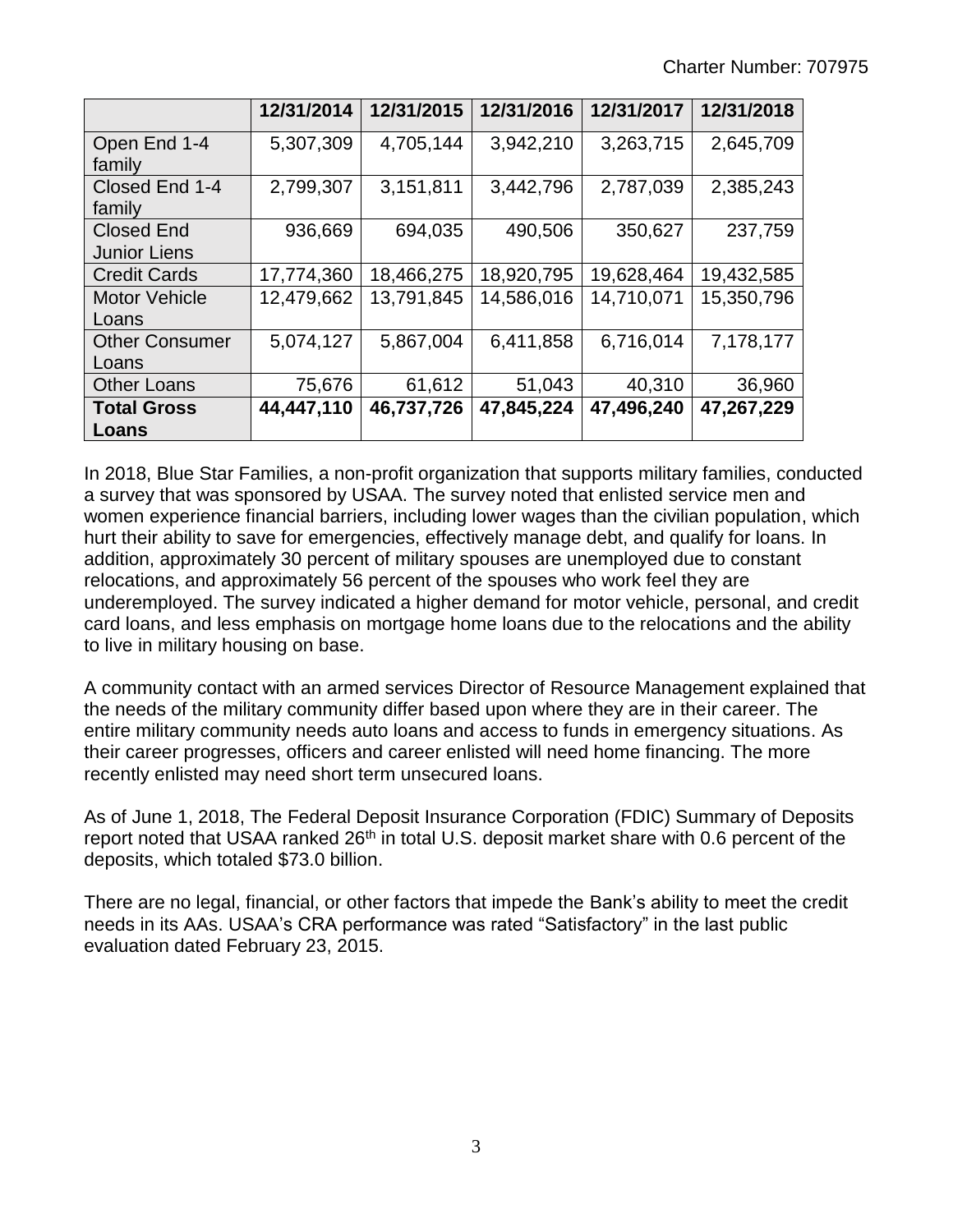## <span id="page-5-0"></span>**Scope of the Evaluation**

### **Evaluation Period/Products Evaluated**

This performance evaluation (PE) assesses the bank's performance under the large institution Lending, Investment, and Service Tests. The review period for this evaluation is from October 1, 2014 through December 31, 2018. The evaluation period for CD activities, which include CD lending, qualified investments, and CD services, is from January 1, 2015 through December 31, 2018.

USAA has elected to be evaluated using the military provision of the CRA, 12 C.F.R. 195.41(f), which allows institutions serving the needs of primarily military personnel and their dependents to define their AA as the entire deposit member base. The bank has chosen to delineate the 50 United States and the District of Columbia (50DC AA) as their AA. Conclusions for this evaluation will be based on performance in the 50DC AA.

In our evaluation of the lending test for geographic and borrower distribution, we conducted two separate data analyses due to changes in the demographics between the 2010 U.S. Census and the 2015 U.S. Census American Community Survey. The separate analyses time periods were October 1, 2014 through December 31, 2016 and January 1, 2017 through December 31, 2018.

USAA is primarily a consumer lender, offering motor vehicle loans, secured and unsecured consumer loans, and 1-4 family real estate loans. USAA purchases credit card loans from an affiliate. We did not evaluate the bank's credit card lending due to consideration given to the Bank's affiliate for this lending during a portion of the evaluation period. USAA does not originate small loans to businesses, small farm loans, or multifamily loans. We did not prepare an analysis or provide tables for those loan products.

Banks are not required to report data on consumer loans; therefore, no peer aggregate data was available against which to compare Bank consumer lending.

### **Selection of Areas for Full-Scope Review**

The 50DC AA is the bank's only AA and it received a full scope review.

### **Ratings**

The overall ratings are based solely on USAA's performance in the 50DC AA.

In our evaluation of the lending test, additional weight was placed on consumer lending performance rather than home mortgage lending, due to the unique strategy and overall loan volume. The OCC reviewed and reached conclusions on home mortgage products in aggregate. For our analysis of consumer loans, we focused on motor vehicle loan performance. Motor vehicle loans account for the majority of consumer loan volume and originations. We did not evaluate credit card lending due to consideration given to an affiliate during a portion of evaluation period. Equal weight was given to both evaluation periods.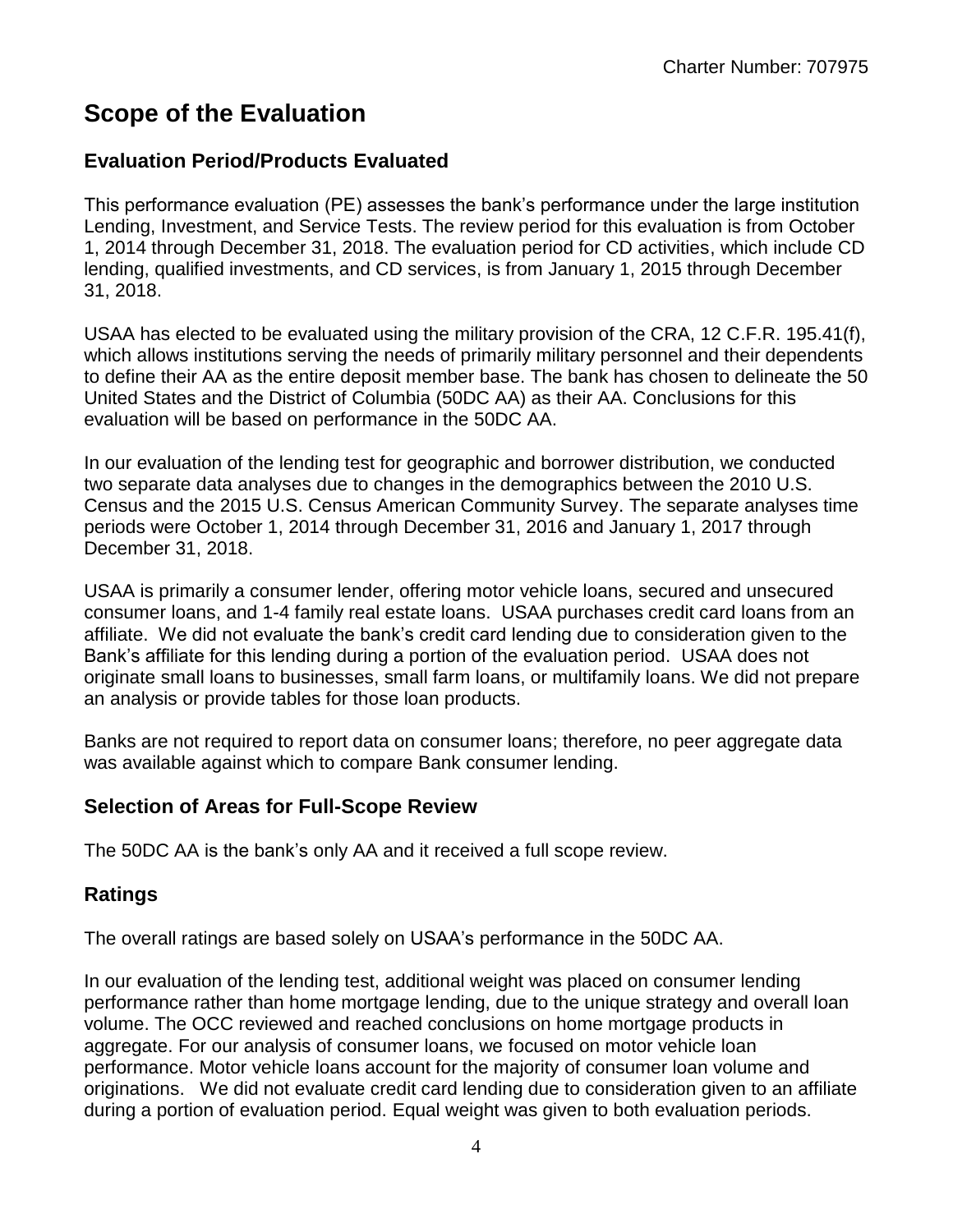In our evaluation of the service test, we focused on the distribution of deposit-taking ATMs by income level of the geography as opposed to branch distribution by geography. We also placed significant emphasis on how the Bank delivers services to its members through alternative delivery systems (ADS).

## <span id="page-6-0"></span>**Discriminatory or Other Illegal Credit Practices Review**

Pursuant to 12 C.F.R. §25.28(c) or §195.28(c), respectively, in determining a national bank's or federal savings association's (collectively, bank) CRA rating, the OCC considers evidence of discriminatory or other illegal credit practices in any geography by the bank, or in any assessment area by an affiliate whose loans have been considered as part of the bank's lending performance. As part of this evaluation process, the OCC consults with other federal agencies with responsibility for compliance with the relevant laws and regulations, including the U.S. Department of Justice, the U.S. Department of Housing and Urban Development, and the Consumer Financial Protection Bureau, as applicable.

The OCC identified the following nonpublic information regarding non-compliance with the statutes and regulations prohibiting discriminatory or other illegal credit practices with respect to this institution:

The OCC found evidence of 546 violations of the Servicemembers Civil Relief Act including failure to provide SCRA protections to military reservists, wrongful repossessions of vehicles, and the filing of inaccurate affidavits in default judgment cases.

The OCC found evidence of 54 violations of the Military Lending Act for using remotely created checks to collect past due amounts from members who were covered borrowers.

The CRA performance rating was lowered as a result of these findings. We considered the nature, extent, and strength of the evidence of the practices; the extent to which the institution had policies and procedures in place to prevent the practices; and the extent to which the institution has taken or has committed to take corrective action, and other relevant information.

The OCC will consider any information that this institution engaged in discriminatory or other illegal credit practices, identified by or provided to the OCC before the end of the Bank's next performance evaluation in that subsequent evaluation, even if the information concerns activities that occurred during the evaluation period addressed in this performance evaluation.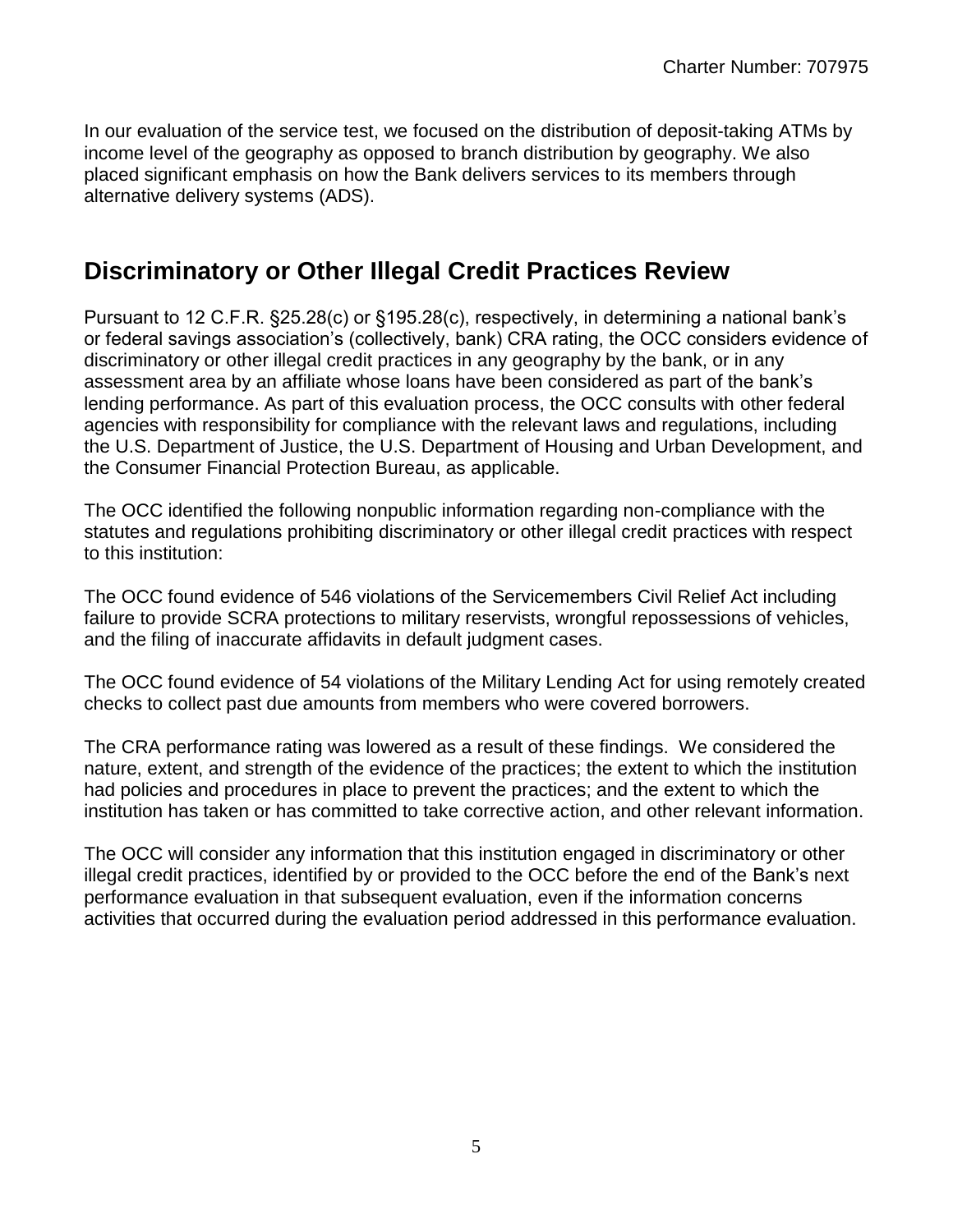## <span id="page-7-0"></span>**Conclusions with Respect to Performance Tests in the DC50 Rating Area**

### <span id="page-7-1"></span>**LENDING TEST**

Performance under the Lending Test in the DC50 Rating Area is rated Low Satisfactory. Based on a full-scope review, performance in the 50DC AA is adequate.

### **Lending Activity**

Lending levels reflect an excellent responsiveness to AA credit needs.

| <b>Number of Loans</b> |          |                       |            |             |         |
|------------------------|----------|-----------------------|------------|-------------|---------|
|                        | Home     |                       |            | Community   |         |
| Assessment Area        | Mortgage | <b>Small Business</b> | Small Farm | Development | Total   |
| Nationwide 2017-18     | 120.543  |                       |            |             | 120.545 |
| Nationwide 2014-16     | 122.716  |                       |            |             | 122.718 |

| <b>Dollar Volume of Loans</b> |            |                       |            |             |            |
|-------------------------------|------------|-----------------------|------------|-------------|------------|
|                               | Home       |                       |            | Community   |            |
| Assessment Area               | Mortgage   | <b>Small Business</b> | Small Farm | Development | Total      |
| Nationwide 2017-18            | 28.301.432 |                       |            | 500         | 28,301,932 |
| Nationwide 2014-16            | 27.791.148 |                       |            | 500         | 27,791,648 |

USAA originated an excellent volume of mortgage loans in the AA relative to its capacity based on deposits, competition, and market presence. Lending levels reflect excellent responsiveness to credit needs in the AA, taking into account the number and amount of home mortgages the Bank originated and purchased.

Based on FDIC Deposit Market Share data as of June 30, 2018, USAA had \$73.0 billion in deposits with a deposit market share of 0.6 percent. USAA ranked 26th in total deposits out of 6,799 banks in the AA.

According to 2017 peer mortgage data, USAA ranked in the top one percent of lenders,  $21<sup>st</sup>$ out of 5,765 lenders, originating home mortgage loans in the AA. The home mortgage market share of 0.7 percent is stronger than the Bank's deposit market share. The home mortgage market share ranking is comparable to the deposit market share ranking and is in the top one percent for all banks. The five largest mortgage lenders have captured 21.4 percent of the market. Primary competitors include Wells Fargo Bank, National Association, Quicken Loans, JP Morgan Chase Bank, National Association, US Bank, National Association, and PennyMac Loan Services, LLC. There is strong competition for home mortgage lending from large national banks, regional banks, and finance companies. Out of the top 20 mortgage lenders in the AA, 11 are non-bank mortgage lenders.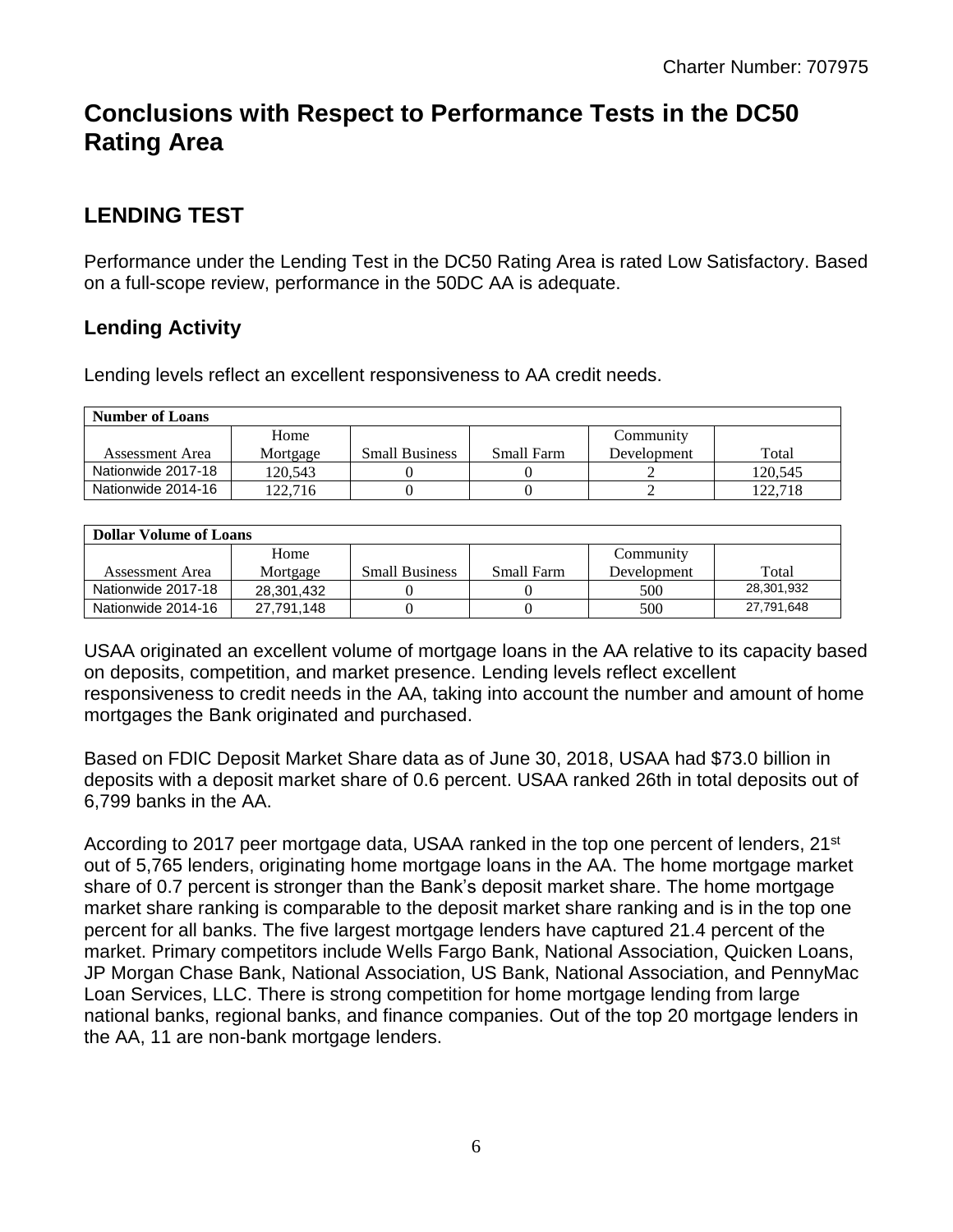### **Distribution of Loans by Income Level of the Geography**

The distribution of loans by income level of geography for home mortgage loans is adequate and for consumer loans is poor. More weight was placed on consumer lending performance due to the bank's unique business strategy and overall loan volumes.

We considered geocoding data provided by USAA on their members' deposit accounts as additional performance context due to the concentration of lending to military members in proximity to bases, where tract income levels are not directly comparable to statewide census demographic data, and payment of military housing allowances encourages rental housing.

The Bank has indicated that 2.2 percent of their members' deposit accounts had an address located in a low-income CT and 13.4 percent of their members' deposit accounts had an address located in a moderate-income CT, as of December 31, 2017. We considered the Bank's information when comparing the home mortgage performance in LMI CT's to the percentage of families living in LMI CTs and when assessing aggregate performance. We considered the Bank's information when comparing consumer loan performance in LMI CT's to the percentage of families in LMI CT's. We considered this information due to the limitations imposed by their parent company to offer products and services solely to USAA members and not to the general public.

#### *Home Mortgage Loans*

Based on the member base and business strategy of only lending to members, the geographic distribution of home mortgage loan originations and purchases is adequate.

Refer to Table O in Appendix D for the facts and data used to evaluate the geographic distribution of the Bank's home mortgage loan originations and purchases.

During the 2017 through 2018 evaluation period, the geographic distribution of home mortgage lending in LMI geographies was adequate. The proportion of loans in low-income geographies was significantly below the proportion of owner-occupied housing units in low-income geographies. The proportion of loans in moderate-income geographies was somewhat near to the proportion of owner-occupied housing units in moderate-income geographies in the AA. The proportion of loans in low-income geographies was below the aggregate distribution of loans in low-income geographies. The proportion of loans in moderate-income geographies was somewhat near to the aggregate distribution of loans in moderate-income geographies. Performance during the 2014 through 2016 evaluation period was weaker than performance 2017 through 2018. Weaker performance was due to weaker performance in low-income CTs. Weaker performance 2014 through 2016 had a negative impact on the evaluation of geographical distribution of mortgages

#### *Consumer Loans*

The geographic distribution of consumer loans is poor.

Refer to Table U in Appendix D for the facts and data used to evaluate the geographic distribution of the bank's consumer loan originations and purchases.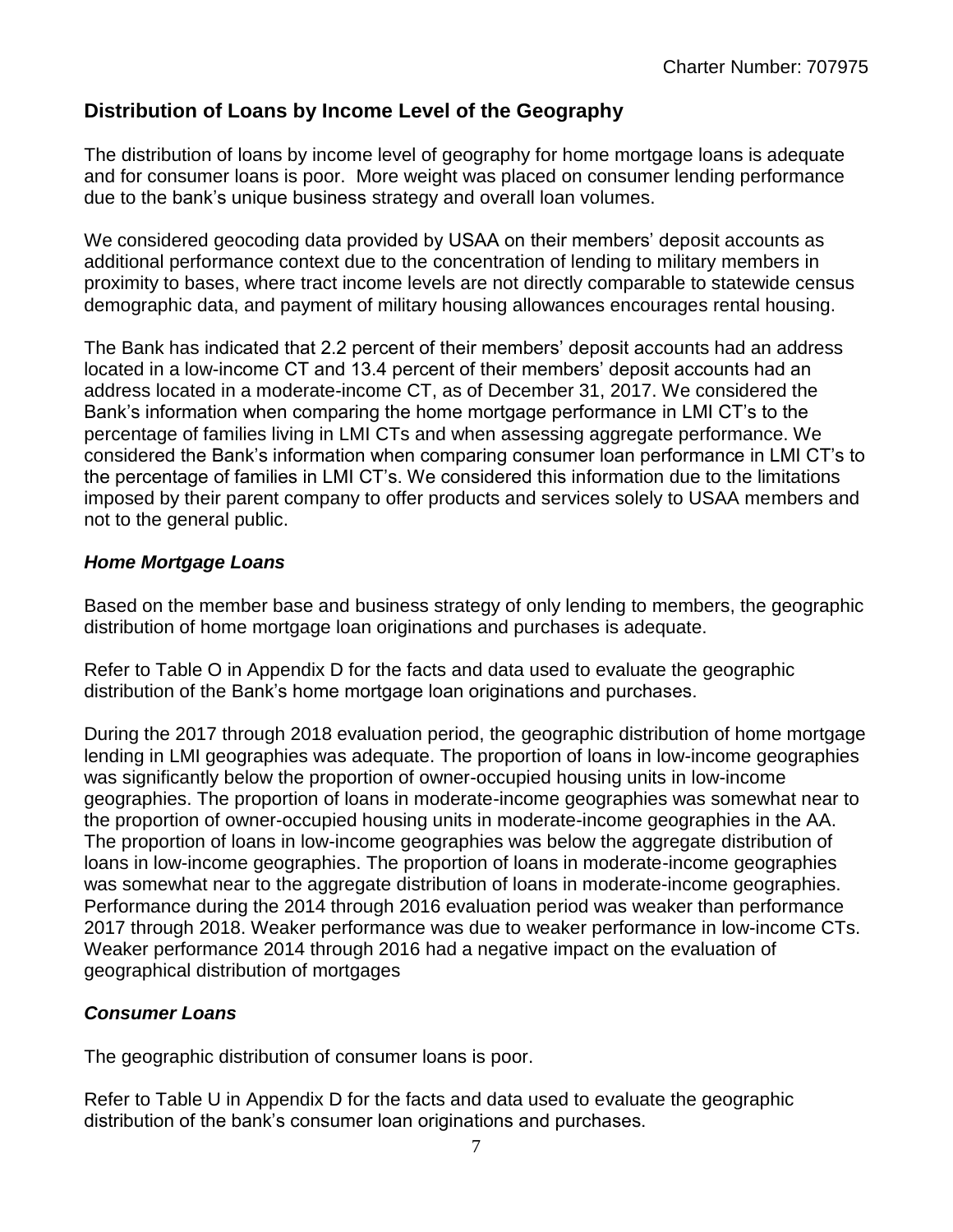During the 2017 through 2018 evaluation period, the geographic distribution of motor vehicle loans was poor. The proportion of motor vehicle loans in low-income geographies was well below the proportion of households in low-income geographies. The proportion of motor vehicle loans in moderate-income geographies was below the proportion of households in moderate-income geographies. Performance during the 2014 through 2016 evaluation period was consistent with performance during the 2017 through 2018 evaluation period.

### *Lending Gap Analysis*

We reviewed summary reports and analyzed USAA's home mortgage and consumer loan lending activity over the evaluation period to identify any gaps in the geographic distribution of loans. We did not identify any unexplained conspicuous gaps.

#### **Distribution of Loans by Income Level of the Borrower**

The distribution of loans by income level of the borrower for home mortgage loans is adequate and for consumer loans is adequate. More weight was placed on consumer lending performance due to the bank's unique business strategy and overall loan volumes.

#### *Home Mortgage Loans*

The borrower distribution of home mortgage loans to LMI borrowers is adequate.

Refer to Table P in Appendix D for the facts and data used to evaluate the borrower distribution of the Bank's home mortgage loan originations and purchases.

The high cost of housing impacted the ability to make home mortgage loans to low-income borrowers throughout the 50DC AA. This issue was considered when determining performance in the AA. The ability to make mortgage loans to low-income borrowers is constrained by the income levels of low-income borrowers relative to the costs of home ownership. A notable percentage of servicemembers, particularly those with lower incomes, live on military bases, limiting mortgage and consumer lending opportunities to lower income members. Additionally, the military offers Basic Allowance for Housing (BAH) benefits to active duty personnel, earlycareer service members in lower pay grades and military service members who may relocate numerous times throughout their career. Many of these members utilize this BAH benefit to secure rental housing, particularly in certain high-cost areas, instead of pursuing home ownership.

The borrower distribution of home mortgage lending during the 2017 through 2018 evaluation period was adequate. The proportion of home mortgages to low-income borrowers was well below the proportion of low-income families in the AA. The proportion of home mortgages to moderate-income borrowers was somewhat near to the proportion of moderate-income families in the AA. The proportion of home mortgages to low-income borrowers was below the aggregate distribution of loans to low-income borrowers. The proportion of loans to moderateincome borrowers was somewhat near to the aggregate distribution of loans of moderateincome borrowers. Overall performance in the 2014 through 2016 evaluation period was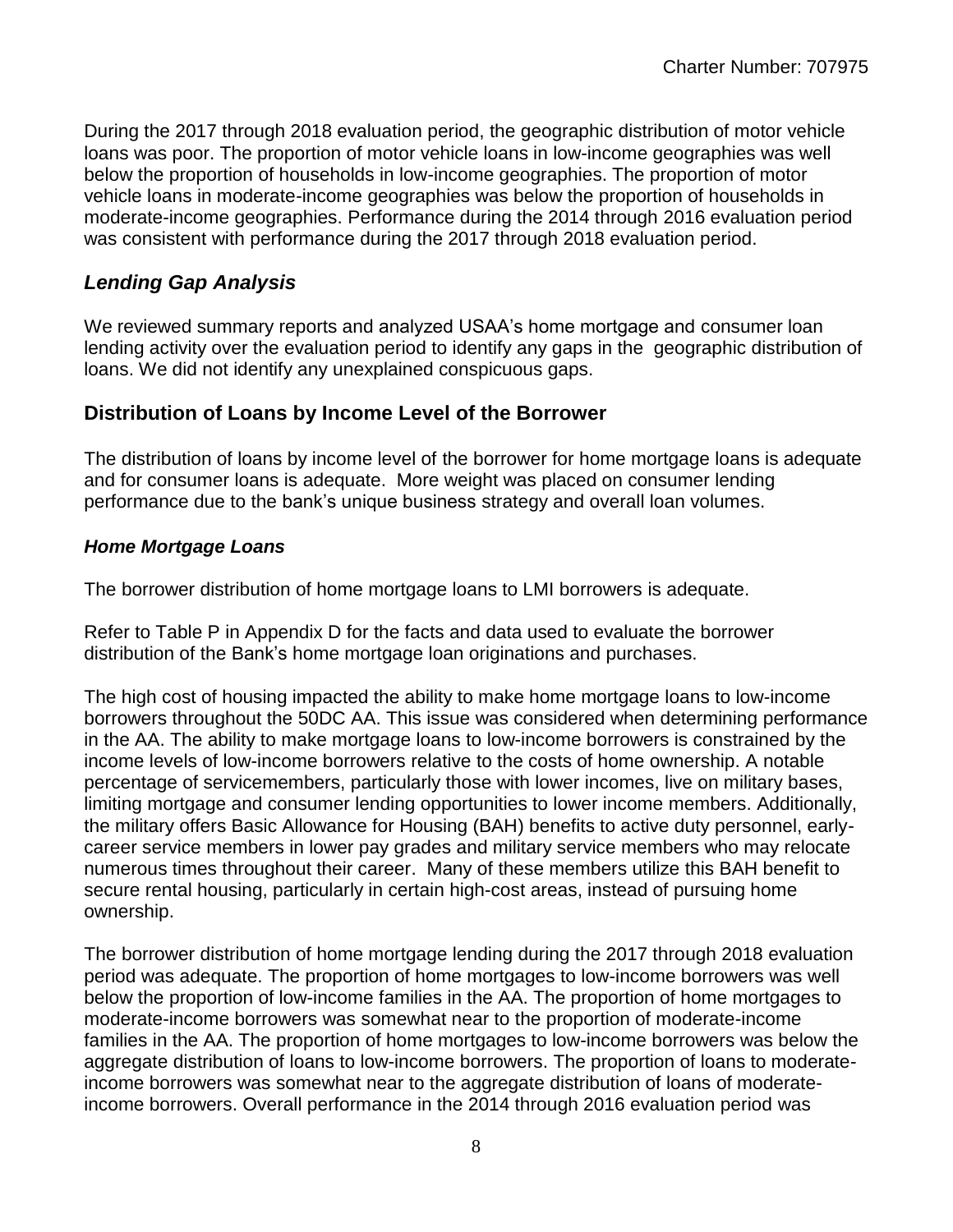weaker than performance in 2017 through 2018 both in comparison to the demographics and to the aggregate. Weaker performance had a negative impact on the ratings.

#### *Consumer Loans*

The overall borrower distribution of the bank's consumer loans is adequate.

Refer to Tables V in Appendix D for the facts and data used to evaluate the borrower distribution of the bank's consumer loan originations and purchases.

During the 2017 through 2018 evaluation period, the borrower distribution of motor vehicle loans was adequate. The proportion of motor vehicle loans to low-income borrowers was well below the proportion of low-income households. The proportion of motor vehicle loans to moderate-income borrowers was near to the proportion of moderate-income households. Performance during the 2014 through 2016 evaluation period was consistent with performance during the 2017 through 2018 evaluation period.

#### **Community Development Lending**

USAA's level of CD lending is adequate given the overall business strategy and has a neutral impact on the overall Lending Test. The Bank does not offer small loans to businesses or commercial products, which significantly limits the capacity to originate CD loans. We considered the business strategy as a performance context factor when arriving at our CD loan rating and determining the impact of CD loan performance on the Lending Test.

Refer to Table 1 Lending Volume in Appendix D for the facts and data used to evaluate the Bank's level of CD lending.

USAA originated one loan, which has been renewed annually, totaling \$1 million and representing less than 0.1 percent of allocated tier 1 capital. The CD loan exhibited adequate responsiveness to the credit and community credit needs in the AA. The loan supported economic development in the AA. The loan was to a Community Development Financial Institution (CDFI) that engages in providing small business loans and technical assistance to businesses in 13 states. Funds provide working capital to the revolving loan fund of the CDFI.

#### **Product Innovation and Flexibility**

USAA makes extensive use of innovative and flexible lending practices to address the credit needs of LMI individuals or geographies. The Bank utilizes flexible home mortgage products and has shown innovation by developing products designed to facilitate small dollar loans to meet the needs of LMI borrowers.

USAA offers the Career Starter Loan, which provides an unsecured low interest rate loan to help a member's career in the military academies or as Reserve Officers' Training Corps (ROTC) members at other colleges. Members can apply for a one-time low interest rate unsecured loan. Payments on these programs are deferred until post-graduation. USAA leveraged the Career Starter Loan programs to collectively originate 38,970 loans totaling over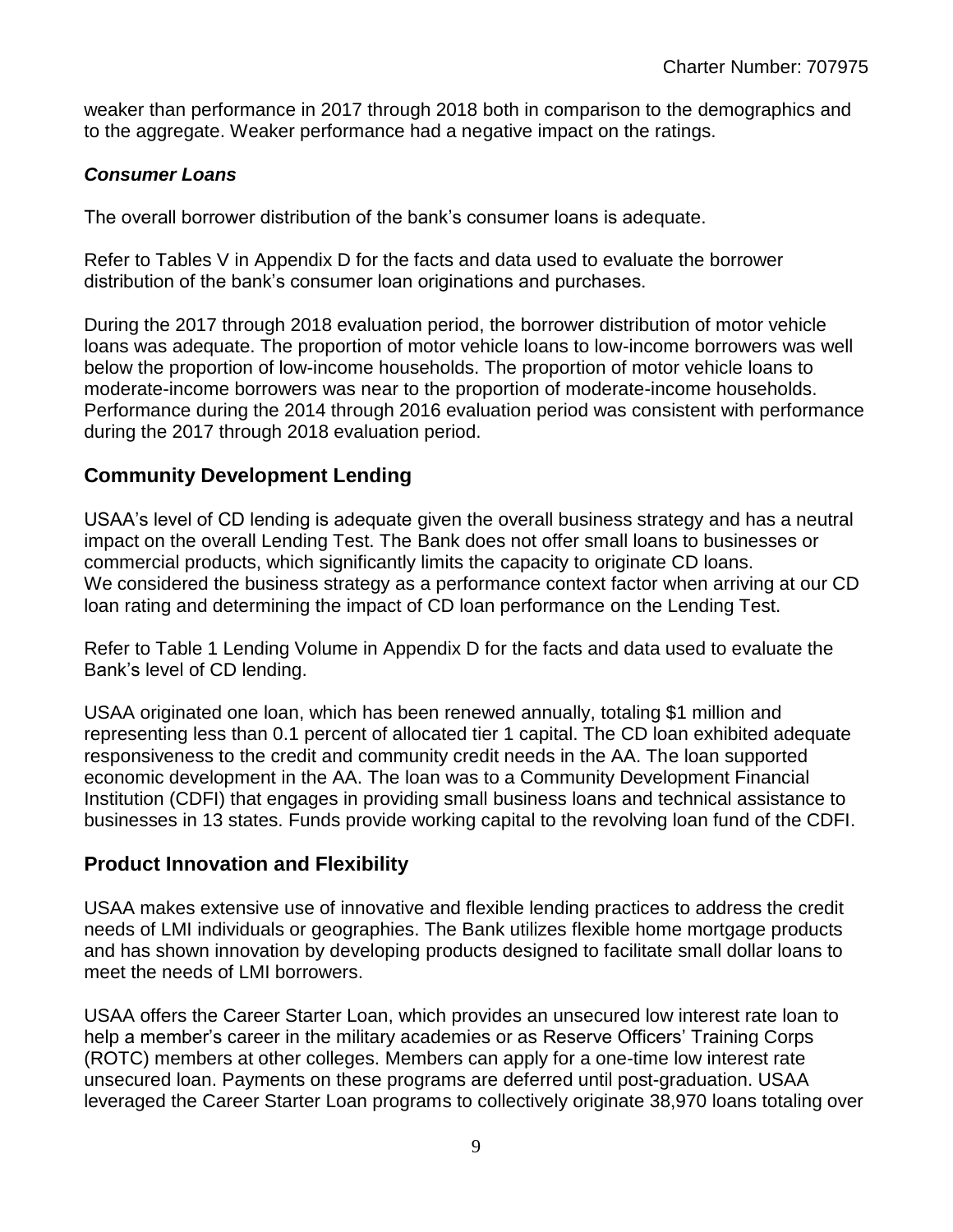\$1.1 billion during the evaluation period throughout the Bank's AAs. There are two types of loans:

- Academy Loans: members attending one of the five service academies or newly commissioned officers from the service academies can apply for a one-time unsecured very low interest rate loan. The program loan amount is up to \$36 thousand with a 0.75 percent interest rate for 60 months.
- Pre-Commission Loans: these loans are for eligible students participating in an undergraduate ROTC program or Platoon Leaders Course, or who pursue an advanced degree. The program loan amount is up to \$25 thousand with a 2.9 percent interest rate for 60 months.

USAA offers the Auto Starter Loan Program, which provides access to affordable transportation options for members who do not meet the Banks' standard underwriting criteria to buy their first car. The program helps LMI members with limited credit histories through the use of alternative responsibility indicators, such as payment history on cell phone services and utility bills. USAA leveraged this program to originate 25,855 loans totaling \$296.3 million during the evaluation period throughout the Bank's AAs.

USAA provides its members with Veterans Affairs (VA) Loans that provide flexibility for LMI individuals to purchase homes. If approved for a VA loan, borrowers may not be required to have a down payment and the loans may not require private mortgage insurance. USAA has been in the top four lenders of VA loans in the country from 2015 through 2018.

### <span id="page-11-0"></span>**INVESTMENT TEST**

USAA's performance in the Investment Test is rated Outstanding, based on excellent performance in the 50DC AA.

Refer to Table 14 in Appendix D for the facts and data used to evaluate the Bank's level of qualified investments.

USAA has an excellent level of qualified investments, including donations. USAA demonstrates extensive use of complex qualified CD investments and grants. The Bank has numerous low-income housing tax credits (LIHTC) investments, many of which require close coordination among state and local government agencies, nonprofit organizations, other investors, and the Bank. These investments illustrate leadership in complex transactions.

USAA originated 237 qualified investments totaling \$863 million for the current period. Additionally, 134 prior period investments totaling \$524 million remain outstanding and provide ongoing benefit to the AA. The combined current and prior period investment dollar volume approximates \$1.4 billion, which represents 17.7 percent of the Bank's allocated tier 1 capital. The current and prior investments include: 125 tax credits totaling approximately \$1.1 billion, 97 mortgage backed securities totaling \$165.9 million, \$146 million in municipal bonds, three stock certificates totaling \$300 thousand, and 145 donations totaling \$8 million.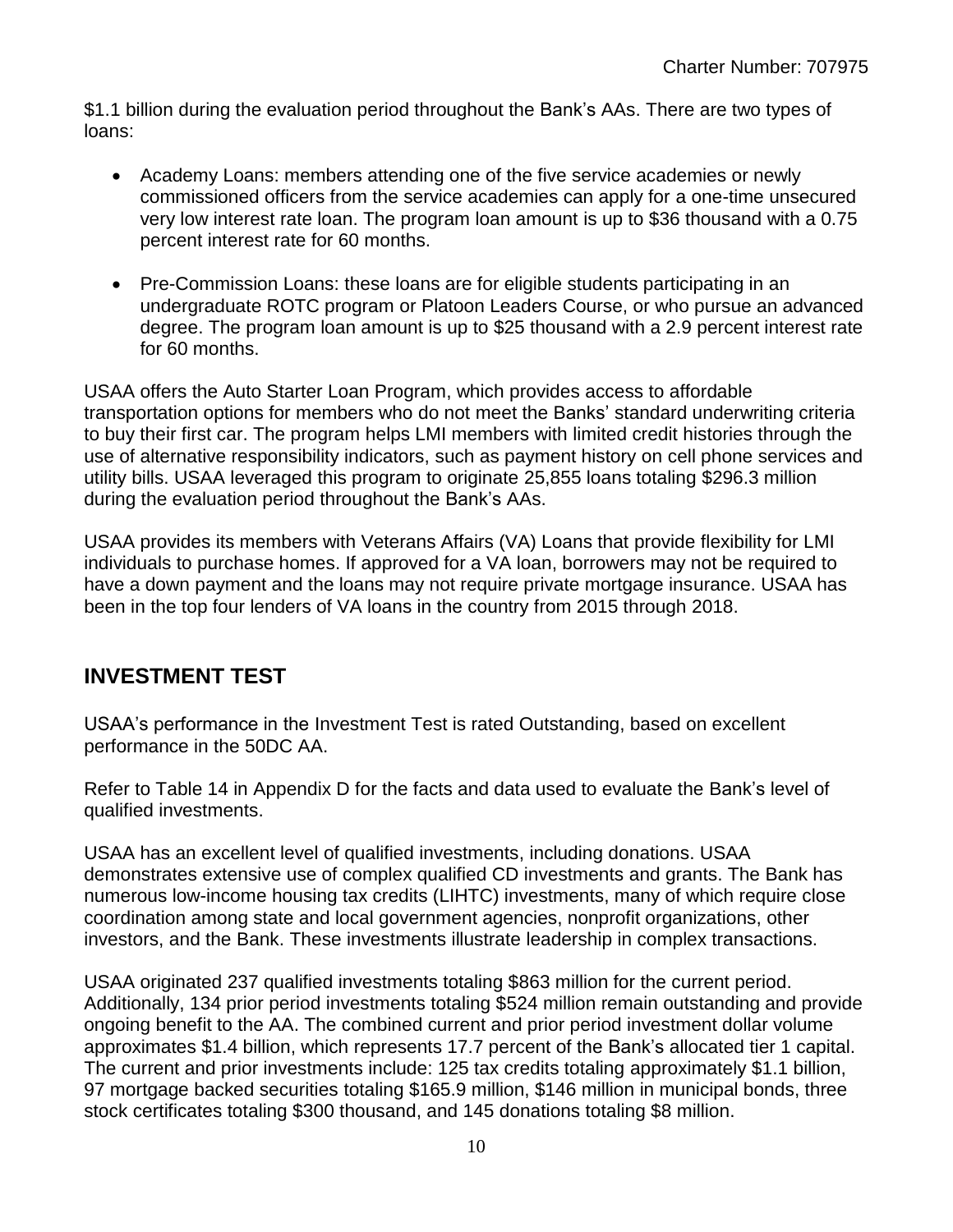Responsiveness to the CD needs is excellent. A substantial majority of the dollar volume of current and prior period investment transactions focus on affordable housing, which is a primary credit need. Donations were made to a variety of nonprofit organizations that support affordable housing or community services targeted to LMI individuals, in addition to specific support of the military community.

The following examples demonstrate the Bank's leadership and responsiveness to the needs of the AA:

- \$20 million LIHTC investment to provide financing for newly constructed or rehabilitated affordable multifamily housing in nine states.
- \$9.9 million LIHTC investment to provide financing to construct 124 multifamily unit in Mississippi and Kentucky.
- \$9.9 million LIHTC investment to provide 100 affordable housing units in Tennessee. The program is administered by the Tennessee Housing Development Agency (THDA) and was created to incentivize the private sector to build and/or renovate apartments for LMI individuals and families.
- \$300 thousand in three stock certificates that provide educational programs to residents and employees of retirement/nursing care centers that primarily serve Medicaid clients.
- \$200 thousand in-kind donations to a nonprofit organization that provides housing support services. A property was given to assist a Florida low-income veteran family who participated in the organization's financial mentoring program.
- \$100 thousand donation to a nonprofit organization that provides free services to lowincome veterans in need. Primary services provided include home repair and accessibility modifications for veterans or military families.
- \$30 thousand donation to assist active military low-income families in paying application and termination fees, providing a five percent discount and assistance in resident services associated with renting apartments.

## <span id="page-12-0"></span>**SERVICE TEST**

The Bank's performance under the Service Test is rated High Satisfactory. The Bank's performance in the 50DC AA is good. USAA does not rely on a branch network to offer its products and services but rather utilizes alternative delivery systems (ADS) to provide financial services to its members.

### **Retail Banking Services**

Refer to Table 15 in Appendix D for the facts and data used to evaluate the distribution of the Bank's branch delivery system and branch openings and closings.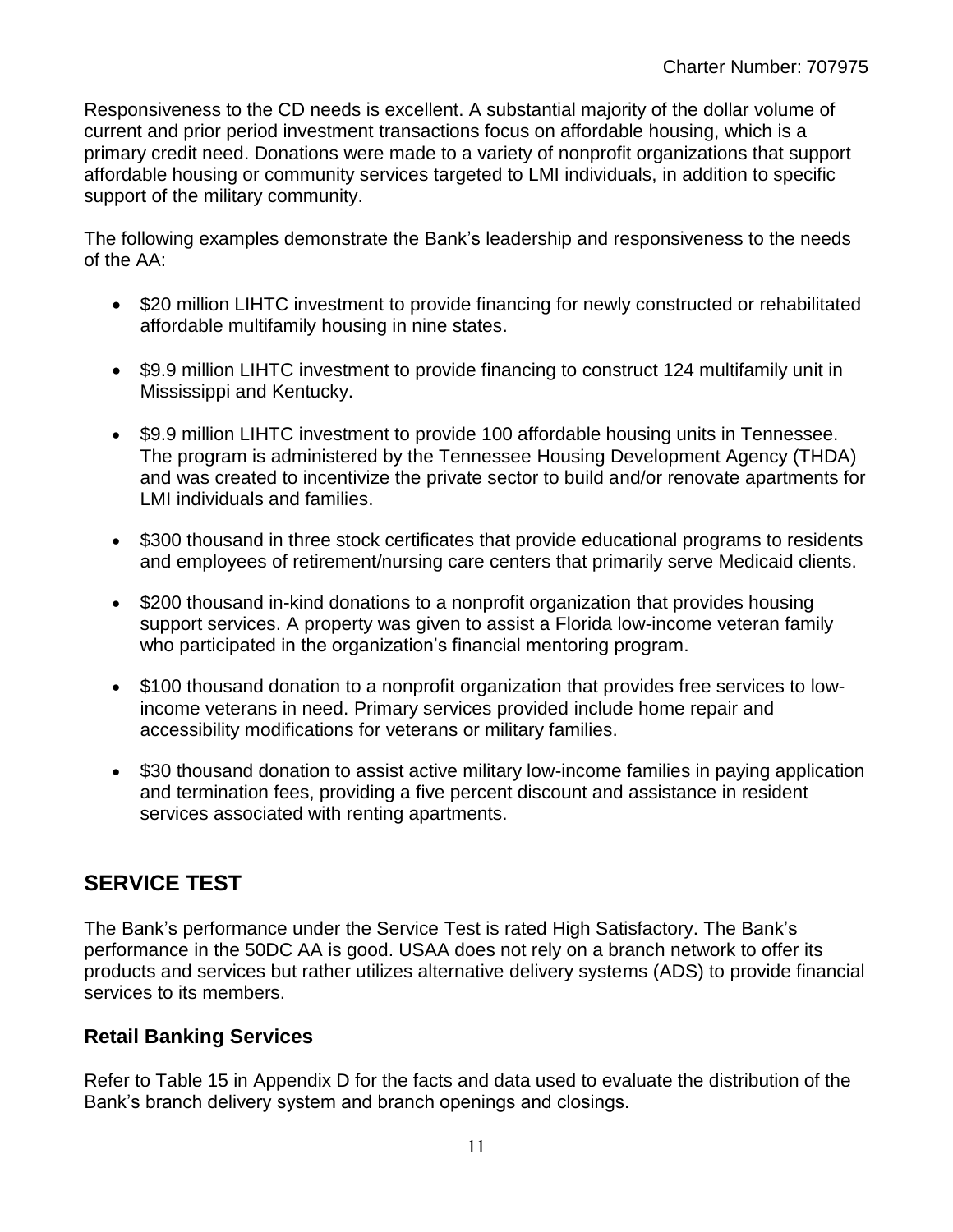Delivery systems are accessible to all portions of its targeted military member base. The distribution systems for banking products and services include one full-service branch, three limited-service financial centers, 115 deposit-taking ATMs, 494 "branded" ATMs located in retail/convenience stores, a network of more than 65 thousand contracted ATMs, and an array of other ADS.

As of December 31, 2018, USAA has one full-service branch located in a low-income geography in San Antonio, Texas. This branch provides banking and teller operations staff, a deposit-taking ATM, Interactive Teller Machines (ITMs), and remote deposit stations. As of December 31, 2018, members had access to 111 USAA deposit-taking ATMs and four ITMs that provide unlimited usage with no surcharge or ATM service fees. The distribution of deposit-taking ATMs in low-income geographies is good and somewhat near to the percentage of the population residing within those geographies. The distribution of deposit-taking ATMs in moderate-income geographies is somewhat near to the percentage of the population residing within those geographies and is considered good. No branches were opened or closed during the evaluation period.

USAA's hours and services are tailored to the needs of its military member base. Hours and accessibility are the same for all members and do not adversely affect the availability of products and services, particularly to LMI geographies or individuals. Due to the unique nature of the membership and the geographic dispersion and mobility of its targeted military member base, the Bank primarily utilizes ADS to provide members with access to retail banking services and products

USAA's ADS, including deposit-taking ATMs, Internet, contact center, and mobile banking, are effective in providing members with access to retail banking services.

USAA has partnered to brand 494 ATMs located in retail/convenience stores. Like USAAowned ATMs, these branded ATMs allow USAA Cardholders unlimited usage with no surcharge or ATM service fees. USAA also has a contracted ATM network of more than 65 thousand machines nationwide that allow up to 10 surcharge-free transactions per month and rebates up to \$15 in surcharges per month when using an ATM owned by another nonaffiliated financial institution.

Mobile banking provides 24-hours a day, seven days a week access and supports textmessage banking, mobile website, and mobile phone apps. Through USAA's mobile banking, members can access to various account balances and history, deposit checks using remote deposit service, track spending, transfer funds, pay bills online, stop payment on checks, and activate and change personal identification numbers on ATM/debit cards. Members can also add USAA debit cards to various mobile phone payment systems for ease of payment at retail and merchant locations. Internet banking is available, and members can access information on products and services offered by USAA and its affiliates and perform transactions with the accounts.

The Bank's remote deposit capture (RDC) services allows members to make deposits from home or other remote locations. In 2018, over \$35.6 million transactions totaling \$28 billion in deposits were made through all RDC channels.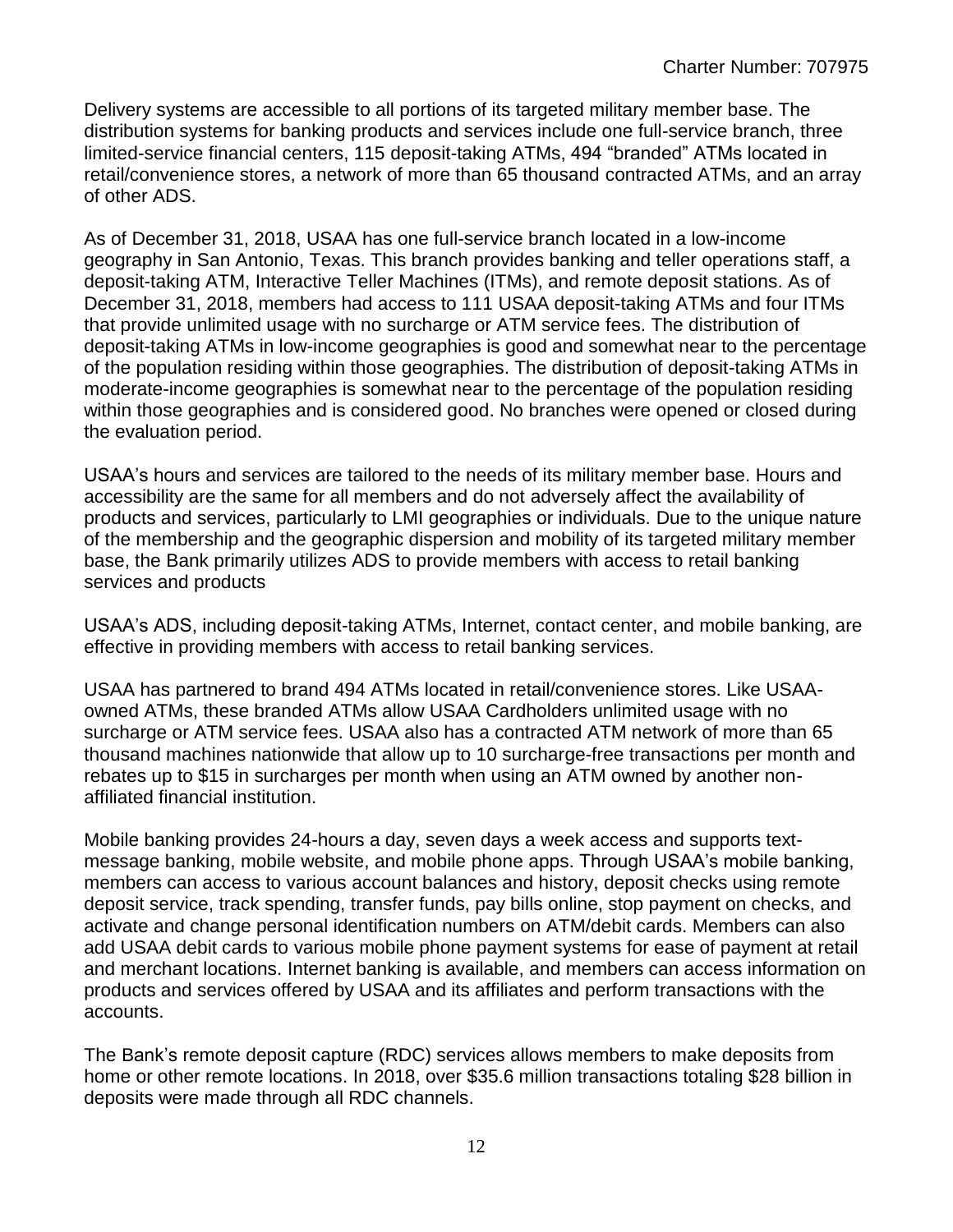In 2016, USAA developed a new technology that allows vision impaired members to deposit checks with a smartphone. Voice commands guide members on how to position their phones and tablets to capture a check's image.

USAA provides toll-free access to USAA call centers and offers extended hours for member service on all banking and lending products and services. Telephone access allows members to monitor activity, pay bills, transfer funds, order checks, and perform other member services. Free banking by mail is also available and includes pre-paid deposit envelopes that enable members to deposit funds into their bank account from anywhere.

USAA is a supporter of Military Saves, a financial readiness campaign coordinated by the nonprofit Consumer Federation of America, whose mission is to help servicemembers and their families save money, reduce debt, build wealth, and ensure personal financial readiness.

USAA provides banking services that include sign-language interpreters, and video relay calls to assist persons who are visually-, hearing-, physically-, or speech-impaired. The Bank also offers documents in braille, with raised line, and large print.

#### **Community Development Services**

USAA provides a relatively high level of CD services. USAA employees are primarily located in the San Antonio area, and a majority of the services benefit the greater San Antonio region. There are also employees located at the Tampa Bay, Phoenix, and Colorado Springs campuses.

During the evaluation period, USAA employees provided approximately 15 thousand hours of service to 56 organizations. This includes 17 employees who served in leadership roles on a board of directors or as a committee member for 16 of the organizations. A significant majority, 89 percent, of the services provided focused on community services targeted to LMI individuals. Other CD services were provided to organizations that focus on economic development and affordable housing targeted to LMI individuals. The following are examples of some of the CD services provided by employees:

- USAA Military Affairs representatives delivered nearly four thousand hours of financial management programs to LMI enlisted personnel at military installations across the United States. Approximately 180 thousand individuals benefitted from these one-hour classes.
- Fourteen USAA employees, including two officers from information technology and the USAA Design Team, volunteered close to four thousand hours during 2018 to create, design, test, and deliver a specialized mobile app that will assist LMI enlisted servicemembers and their families locate basic services such as daycare and medical facilities.
- The Bank worked with a national nonprofit organization that helps veterans find their next career. USAA employees provided one-on-one mentoring through this program to those transitioning out of the military, unemployed, or already in the civilian workforce seeking a better job or career advancement. The mentorship is a year-long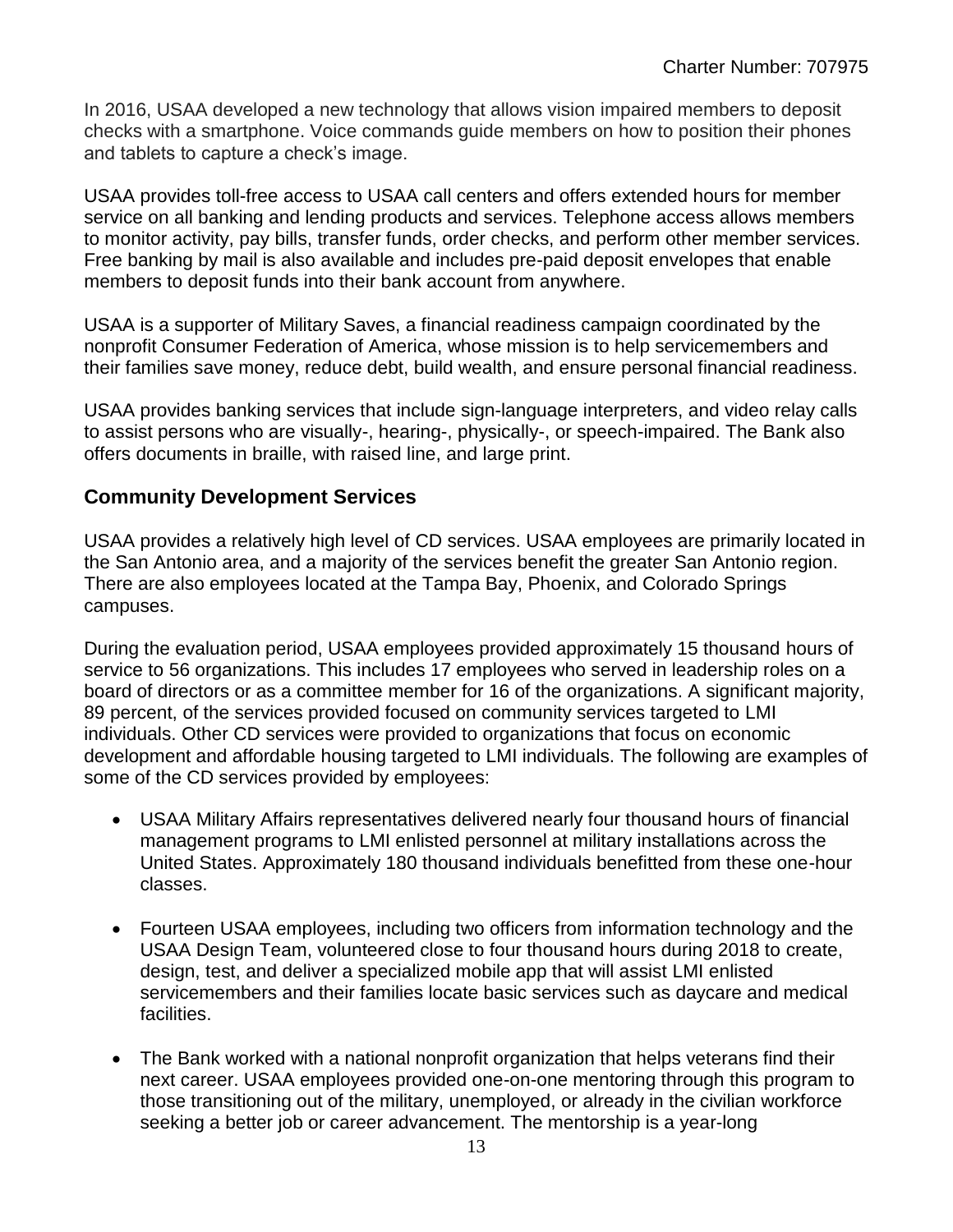commitment, and a majority of the program participants are enlisted E1-E4 personnel with incomes at or below 80 percent of the median income. During the evaluation period, USAA provided 99 mentorships and 979 hours of qualified CD services through these mentorships.

- One employee served on the board of directors and finance committee for one of the leading organizations in San Antonio that addresses affordable housing needs of the homeless.
- One employee served on the board of directors for an organization that works with agencies across San Antonio to create an improved service system that effectively provides support, coordination, and housing to all homeless populations and to permanently move individuals and families out of homelessness.
- USAA employees participated in 36 community services with a nonprofit and volunteered nearly three thousand hours to provide educational and financial literacy courses in various economically disadvantaged schools.

In addition to qualified CD services, in 2017, more than two thousand USAA employees volunteered nearly four thousand hours in organized events to support the provision of immediate aid to displaced victims of Hurricanes Irma and Harvey. In 2018, 39 employees volunteered 149 hours in response to Hurricane Michael. Employees helped package relief kits, emergency food, and other essential services to meet the immediate and primary needs of shelter, food, and comfort. Disaster victims were not the only beneficiaries of these services, as organizations such as Red Cross and food banks were in desperate need of volunteers to produce and implement relief efforts during a critical window of opportunity.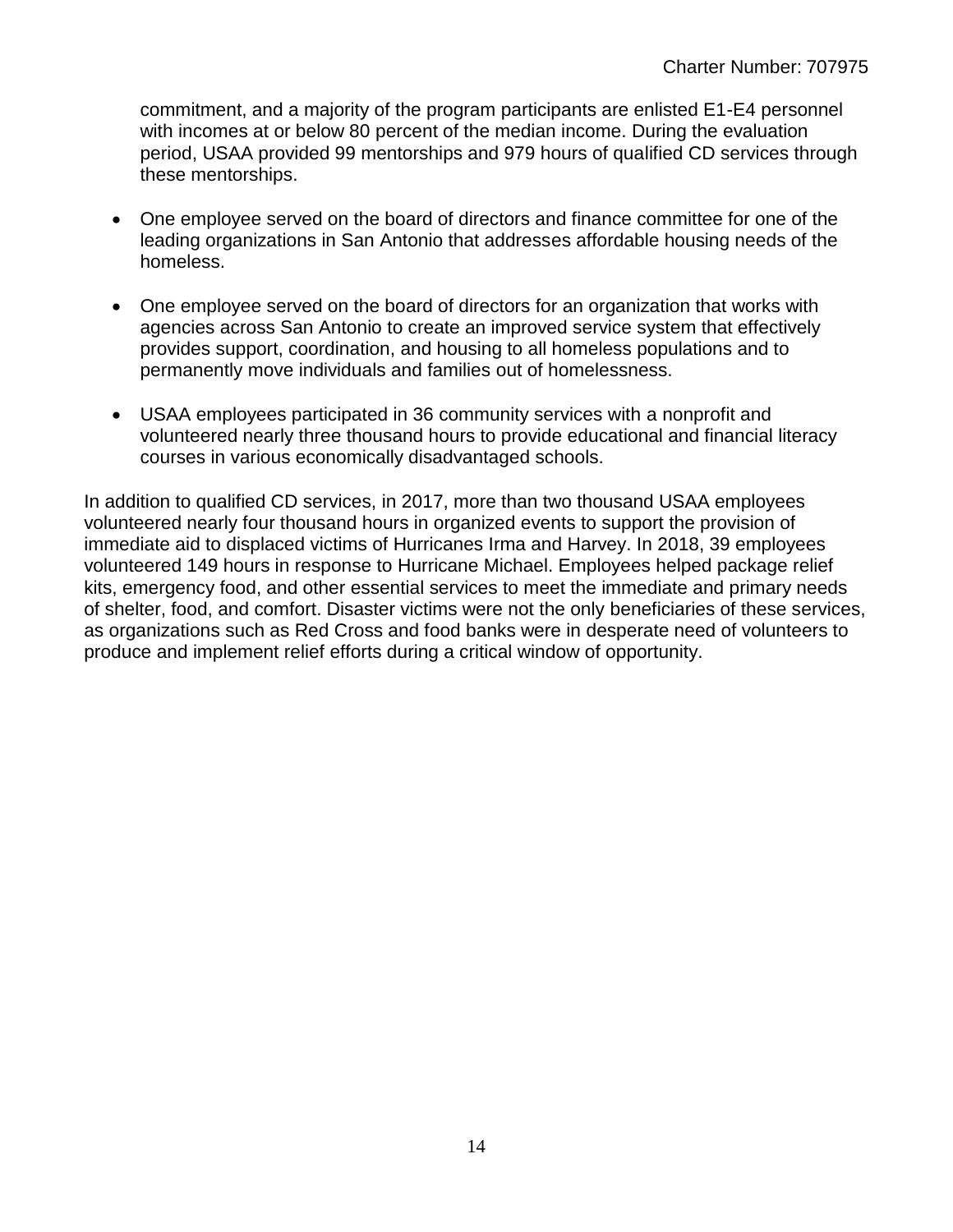## <span id="page-16-0"></span>**Appendix A: Scope of Examination**

The following table identifies the time period covered in this evaluation, affiliate activities that were reviewed, and loan products considered. The table also reflects the metropolitan and nonmetropolitan areas that received comprehensive examination review (designated by the term "full-scope") and those that received a less comprehensive review (designated by the term "limited-scope").

|                                                                                           |                                  | Lending Test (excludes CD Loans): (10/01/2014 to 12/31/2018)             |  |  |  |  |  |
|-------------------------------------------------------------------------------------------|----------------------------------|--------------------------------------------------------------------------|--|--|--|--|--|
| <b>Time Period Reviewed</b>                                                               |                                  | Investment and Service Tests and CD Loans: (01/01/2015 to<br>12/31/2018) |  |  |  |  |  |
| <b>Financial Institution</b>                                                              |                                  | <b>Products Reviewed</b>                                                 |  |  |  |  |  |
|                                                                                           |                                  | Home Mortgage                                                            |  |  |  |  |  |
| United States Automobile Association - USAA Federal<br>Savings Bank<br>San Antonio, Texas |                                  | Consumer - Motor Vehicle Loans                                           |  |  |  |  |  |
|                                                                                           |                                  | CD Loans                                                                 |  |  |  |  |  |
|                                                                                           |                                  | <b>CD</b> Investments                                                    |  |  |  |  |  |
| Affiliate(s)                                                                              | <b>Affiliate</b><br>Relationship | <b>Products Reviewed</b>                                                 |  |  |  |  |  |
| <b>USAA Educational Foundation</b>                                                        | Affiliate                        | CD Investments and Services                                              |  |  |  |  |  |
| List of Assessment Areas and Type of Examination                                          |                                  |                                                                          |  |  |  |  |  |
| <b>Assessment Area</b>                                                                    | <b>Type of Exam</b>              | <b>Other Information</b>                                                 |  |  |  |  |  |
| 50 <sub>D</sub> C                                                                         | Full-Scope                       | 50 states and the District of Columbia                                   |  |  |  |  |  |
|                                                                                           |                                  |                                                                          |  |  |  |  |  |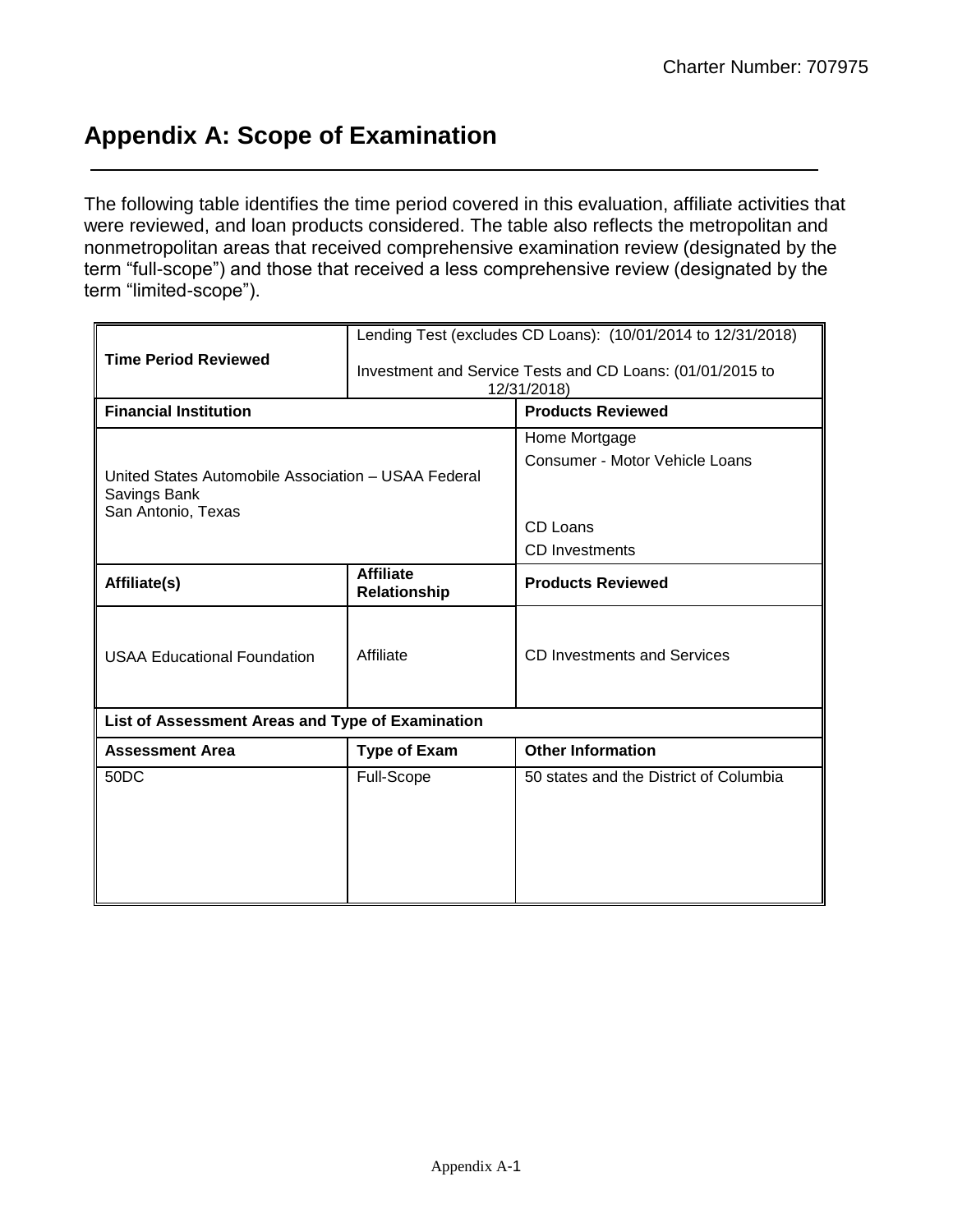## <span id="page-17-0"></span>**Appendix B: Community Profiles for Full-Scope Areas**

| Demographic Information for Full Scope Area: 50DC AA |             |          |                                |          |          |          |
|------------------------------------------------------|-------------|----------|--------------------------------|----------|----------|----------|
|                                                      |             | Low      | Moderate                       | Middle   | Upper    | $NA*$    |
| Demographic Characteristics                          | #           | $%$ of # | $%$ of #                       | $%$ of # | $%$ of # | $%$ of # |
| Geographies (Census Tracts/BNAs)                     | 73,058      | 8.19     | 22.44                          | 41.91    | 25.77    | 1.69     |
| <b>Population by Geography</b>                       | 316,515,021 | 6.75     | 21.63                          | 42.86    | 28.30    | 0.45     |
| Owner-Occupied Housing by Geography                  | 74,712,091  | 2.85     | 16.55                          | 47.11    | 33.43    | 0.06     |
| <b>Business by Geography</b>                         | 21,531,542  | 5.32     | 18.71                          | 39.75    | 35.55    | 0.67     |
| Farms by Geography                                   | 780,868     | 1.82     | 12.91                          | 57.24    | 27.92    | 0.12     |
| <b>Family Distribution by Income Level</b>           | 77.260.546  | 22.21    | 17.15                          | 19.61    | 41.03    | 0.00     |
| Distribution of Low and Moderate Income              | 30.414.083  | 11.25    | 30.03                          | 42.54    | 16.06    | 0.12     |
| <b>Families throughout AA Geographies</b>            |             |          |                                |          |          |          |
| Median Family Income                                 |             | 67,663   | <b>Median Housing Value</b>    |          | 225,895  |          |
| FFIEC Adjusted Median Family Income for 2017         |             | 69,675   | Unemployment Rate (2015 ACS US |          | 4.15%    |          |
| <b>Households Below Poverty Level</b>                |             | 14%      | Census)                        |          |          |          |

(\*) The NA category consists of geographies that have not been assigned an income classification.

Source: 2015 ACS US Census and 2017 FFIEC updated MFI

USAA has decided to be examined under the military exemption provision, 12 C.F.R. 195.41(f), This allows for a bank, whose business predominately consists of serving the needs of military personnel not located in a defined geographic region, to define its community to include its entire deposit member base without regard to geographic proximity. Therefore, the Bank will have one full-scope AA and no limited-scope AAs. The Bank's AA will consist of the entire 50 states and the District of Columbia. As of the 2015 ACS U.S. Census, there were 73,058 CTs in the Bank's AA. Throughout the Bank's AA, 8.2 percent of the CTs were lowincome. Approximately 6.8 percent of the AA's population resided in low-income CT's. Moderate-income CTs accounted for 22.6 percent of the total CTs in the Bank's AA; 21.6 percent of the AAs population resided within moderate-income CT's.

According to data provided by USAA for the year end 2017, the Bank had 10.5 million membership deposit accounts. The Bank geocoded the accounts and indicated that 2.2 percent of their deposit account holders had an address located in a low-income CT and 13.4 percent of their deposit account holders had an address in a moderate-income CT.

As of June 30, 2018, there were several thousand banks operating in the Bank's AA. These banks have a total of 88,063 branches located throughout the Bank's AA. The June 30, 2018 FDIC summary of deposit report indicates USAA had \$73.0 billion in deposits. The \$73.0 billion in deposit accounts for 0.60 percent of all deposits in the Bank's AA. The Bank's deposit market share ranked 26<sup>th</sup> in the AA. The following are the five banks with the largest deposit market share in USAA's AA: Bank of America, National Association (10.6%), JP Morgan Chase Bank, National Association (10.3%), Wells Fargo Bank, National Association (10.3%), Citibank, National Association (4.1%), and U.S. Bank, National Association (2.6%). There is strong competition throughout the Bank's AA for banking services from insured financial institutions, credit unions, payday lenders, Fintech companies, mortgage companies, and non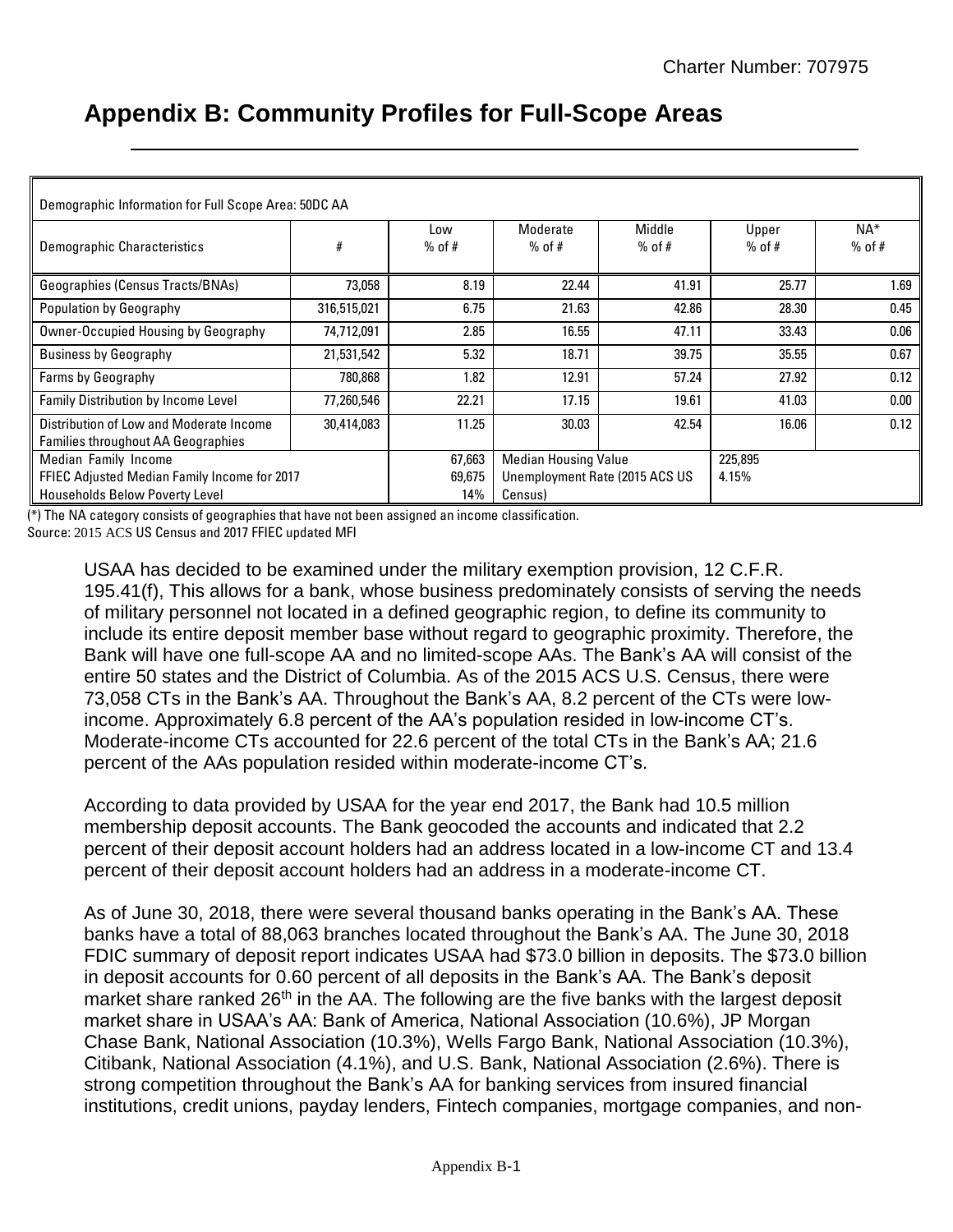bank finance companies. Bank competition includes services offered in brick-and-mortar settings, virtual banks, and from other electronic payment services.

#### **Employment**

According to the Bureau of Labor Statistics, the national unemployment rate was 5.7 percent on October 1, 2014, 4.7 percent as of January 1, 2017, and 3.9 percent at the end of the evaluation period on December 31, 2018.

According to the 2010 U.S. Census the 2016 national poverty rate was 12.7 percent. The national poverty rate declined to 12.3 percent in 2017.

#### **Community Contacts**

Through our community contact program, we held one community contact with an armed services Director of Resource Management. They explained that the needs of the military community differ based upon where they are in their career. The entire military community needs motor vehicle loans and access to funds in emergency situations. As their career progresses, officers and career enlisted would need home financing. The more recently enlisted need shorter term unsecured loans and motor vehicle loans.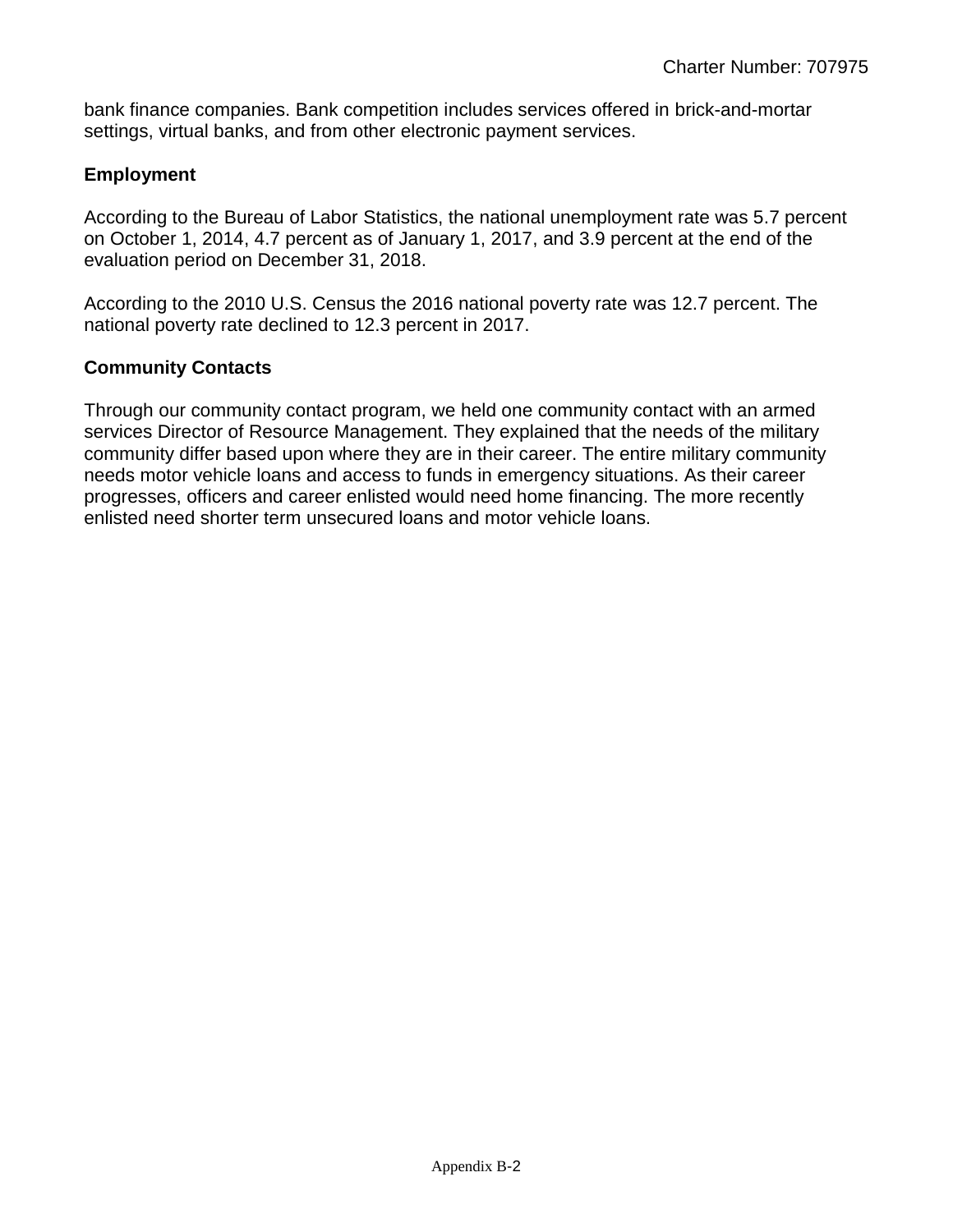## <span id="page-19-0"></span>**Appendix C: Definitions and Common Abbreviations**

The following terms and abbreviations are used throughout this performance evaluation, including the CRA tables. The definitions are intended to provide the reader with a general understanding of the terms, not a strict legal definition.

**Affiliate:** Any company that controls, is controlled by, or is under common control with another company. A company is under common control with another company if the same company directly or indirectly controls both companies. A bank subsidiary is controlled by the bank and is, therefore, an affiliate.

**Aggregate Lending:** The number of loans originated and purchased by all reporting lenders in specified income categories as a percentage of the aggregate number of loans originated and purchased by all reporting lenders in the MA/assessment area.

**Census Tract (CT):** A small subdivision of metropolitan and other densely populated counties. Census tract boundaries do not cross county lines; however, they may cross the boundaries of metropolitan areas. Census tracts generally have a population between 1,200 and 8,000 people, with an optimal size of 4,000 people. Their physical size varies widely depending upon population density. Census tracts are designed to be homogeneous with respect to population characteristics, economic status, and living conditions to allow for statistical comparisons.

**Community Development (CD):** Affordable housing (including multifamily rental housing) for low- or moderate-income individuals; community services targeted to low- or moderate-income individuals; activities that promote economic development by financing businesses or farms that meet Small Business Administration Development Company or Small Business Investment Company programs size eligibility standards or have gross annual revenues of \$1 million or less; activities that revitalize or stabilize low- or moderate-income geographies, distressed or underserved nonmetropolitan middle-income geographies, or designated disaster areas; or loans, investments, and services that support, enable or facilitate projects or activities under the Department of Housing and Urban Development (HUD) Neighborhood Stabilization Program criteria that benefit low-, moderate-, and middle-income individuals and geographies in the bank's assessment area(s) or outside the assessment area(s) provided the bank has adequately addressed the community development needs of its assessment area(s).

**Community Reinvestment Act (CRA):** the statute that requires the OCC to evaluate a bank's record of meeting the credit needs of its local community, consistent with the safe and sound operation of the bank, and to take this record into account when evaluating certain corporate applications filed by the bank.

**Consumer Loan(s):** A loan(s) to one or more individuals for household, family, or other personal expenditures. A consumer loan does not include a home mortgage, small business, or small farm loan. This definition includes the following categories: motor vehicle loans, credit card loans, home equity loans, other secured consumer loans, and other unsecured consumer loans.

**Family:** Includes a householder and one or more other persons living in the same household who are related to the householder by birth, marriage, or adoption. The number of family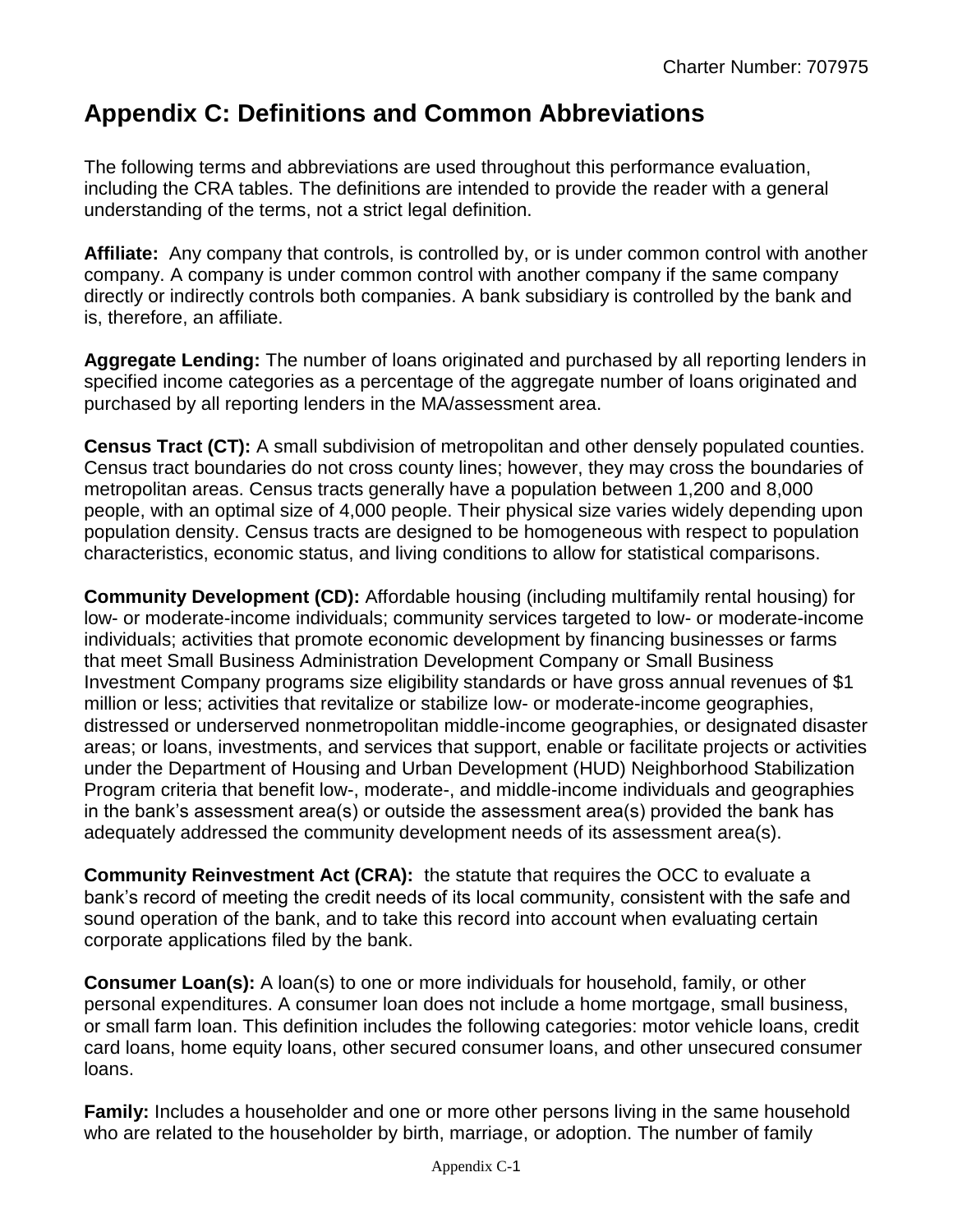households always equals the number of families; however, a family household may also include non-relatives living with the family. Families are classified by type as either a marriedcouple family or other family, which is further classified into 'male householder' (a family with a male householder' and no wife present) or 'female householder' (a family with a female householder and no husband present).

**Full Review:** Performance under the Lending, Investment, and Service Tests is analyzed considering performance context, quantitative factors (e.g., geographic distribution, borrower distribution, and total number and dollar amount of investments), and qualitative factors (e.g., innovativeness, complexity, and responsiveness).

**Geography:** A census tract delineated by the United States Bureau of the Census in the most recent decennial census.

**Home Mortgage Disclosure Act (HMDA):** The statute that requires certain mortgage lenders that conduct business or have banking offices in a metropolitan statistical area to file annual summary reports of their mortgage lending activity. The reports include such data as the race, gender, and the income of applicants, the amount of loan requested, the disposition of the application (e.g., approved, denied, and withdrawn, loan pricing, the lien status of the collateral, any requests for preapproval, and loans for manufactured housing.

**Home Mortgage Loans:** Such loans include home purchase, home improvement and refinancing's, as defined in the HMDA regulation. These include loans for multifamily (five or more families) dwellings, manufactured housing and one-to-four family dwellings other than manufactured housing.

**Household:** Includes all persons occupying a housing unit. Persons not living in households are classified as living in group quarters. In 100 percent tabulations, the count of households always equals the count of occupied housing units.

**Limited Review:** Performance under the Lending, Investment, and Service Tests is analyzed using only quantitative factors (e.g., geographic distribution, borrower distribution, total number and dollar amount of investments, and branch distribution).

**Low-Income:** Individual income that is less than 50 percent of the area median income, or a median family income that is less than 50 percent, in the case of a geography.

**Market Share:** The number of loans originated and purchased by the bank as a percentage of the aggregate number of loans originated and purchased by all reporting lenders in the assessment area.

**Median Family Income (MFI):** The median income determined by the U.S. Census Bureau every five years and used to determine the income level category of geographies. Also, the median income determined by the Federal Financial Institutions Examination Council (FFIEC) annually that is used to determine the income level category of individuals. For any given area, the median is the point at which half of the families have income above it and half below it.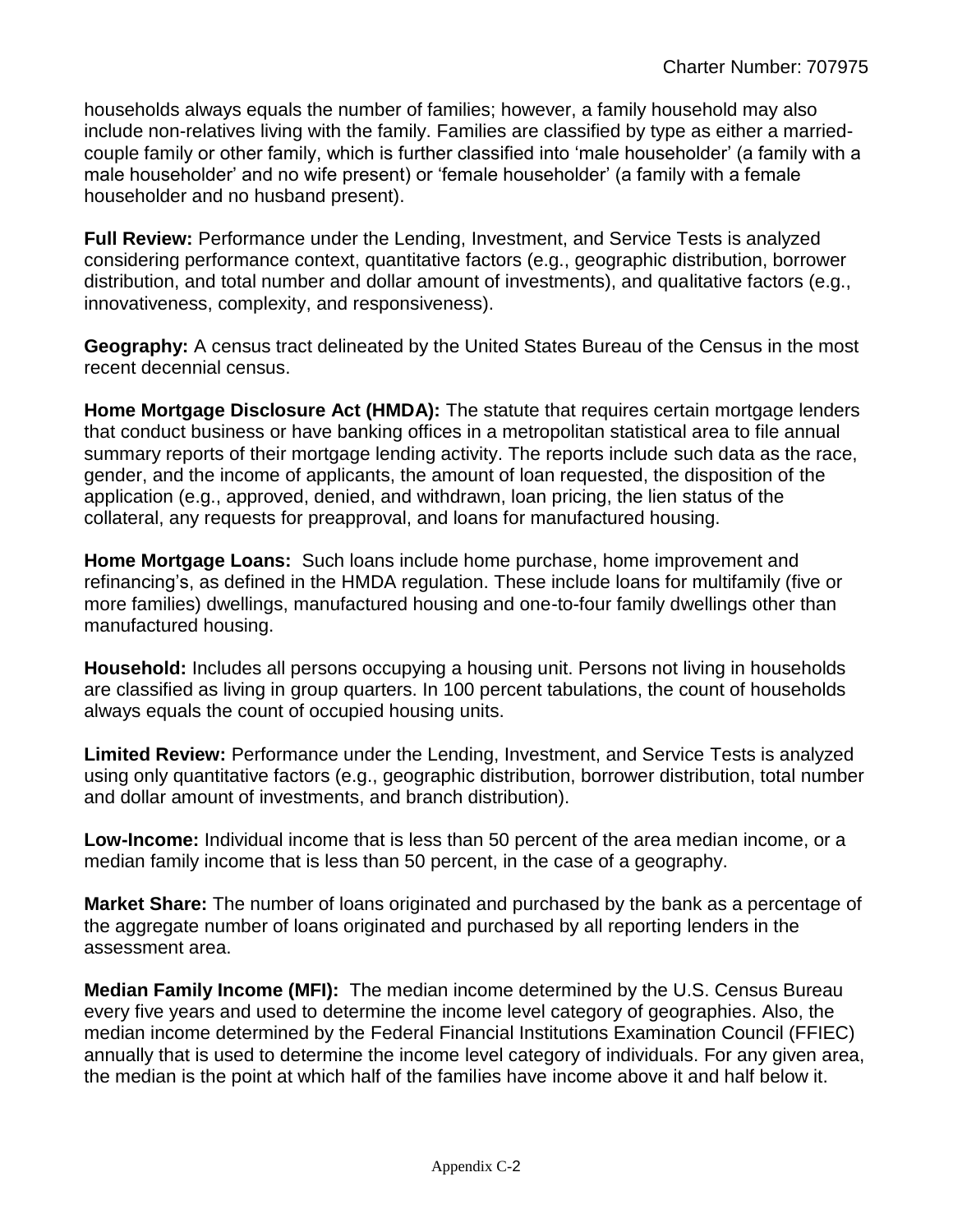**Metropolitan Area (MA):** Any metropolitan statistical area or metropolitan division, as defined by the Office of Management and Budget, and any other area designated as such by the appropriate federal financial supervisory agency.

**Metropolitan Division:** As defined by Office of Management and Budget, a county or group of counties within a Core Based Statistical Area that contains an urbanized population of at least 2.5 million. A Metropolitan Division consists of one or more main/secondary counties that represent an employment center or centers, plus adjacent counties associated with the main/secondary county or counties through commuting ties.

**Metropolitan Statistical Area:** An area, defined by the Office of Management and Budget, as a core based statistical area associated with at least one urbanized area that has a population of at least 50,000. The Metropolitan Statistical Area comprises the central county or counties containing the core, plus adjacent outlying counties having a high degree of social and economic integration with the central county or counties as measured through commuting.

**Middle-Income:** Individual income that is at least 80 percent and less than 120 percent of the area median income, or a median family income that is at least 80 percent and less than 120 percent, in the case of a geography.

**Moderate-Income:** Individual income that is at least 50 percent and less than 80 percent of the area median income, or a median family income that is at least 50 percent and less than 80 percent, in the case of a geography.

**Multifamily:** Refers to a residential structure that contains five or more units**.**

**Other Products:** Includes any unreported optional category of loans for which the bank collects and maintains data for consideration during a CRA examination. Examples of such activity include consumer loans and other loan data a bank may provide concerning its lending performance.

**Owner-Occupied Units:** Includes units occupied by the owner or co-owner, even if the unit has not been fully paid for or is mortgaged.

**Qualified Investment:** Any lawful investment, deposit, membership share, or grant that has as its primary purpose community development.

**Rated Area:** A state or multi-state metropolitan area. For a bank with domestic branches in only one state, the bank's CRA rating would be the state rating. If a bank maintains domestic branches in more than one state, the bank will receive a rating for each state in which those branches are located. If a bank maintains domestic branches in two or more states within a multi-state metropolitan area, the bank will receive a rating for the multi-state metropolitan area.

**Small Loan(s) to Business(es):** A loan included in 'loans to small businesses' as defined in the Consolidated Report of Condition and Income (Call Report) instructions. These loans have original amounts of \$1 million or less and typically are either secured by nonfarm or nonresidential real estate or are classified as commercial and industrial loans.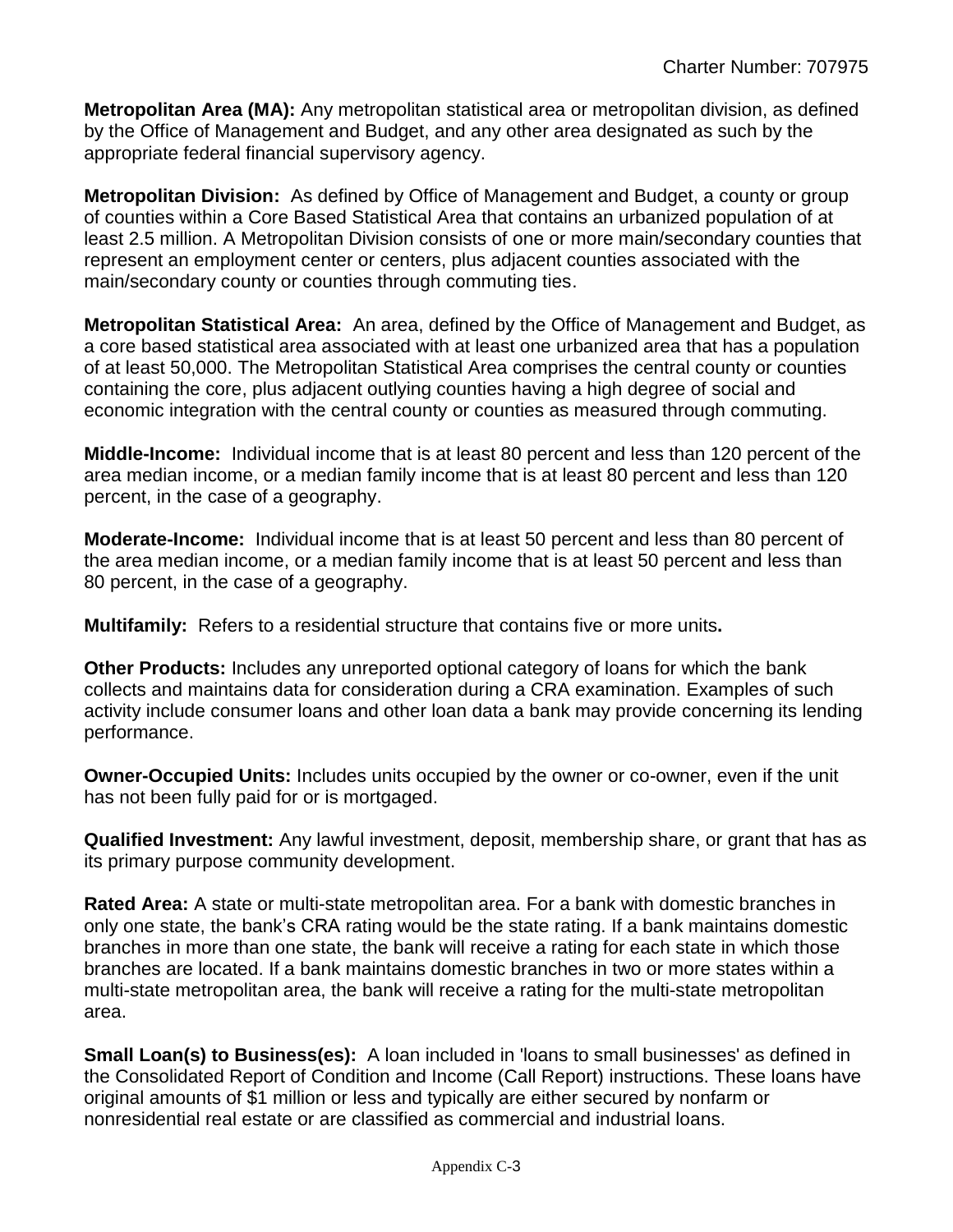**Small Loan(s) to Farm(s):** A loan included in 'loans to small farms' as defined in the instructions for preparation of the Call Report. These loans have original amounts of \$500,000 or less and are either secured by farmland or are classified as loans to finance agricultural production and other loans to farmers.

**Tier 1 Capital:** The total of common shareholders' equity, perpetual preferred shareholders' equity with non-cumulative dividends, retained earnings and minority interests in the equity accounts of consolidated subsidiaries.

**Upper-Income:** Individual income that is at least 120 percent of the area median income, or a median family income that is at least 120 percent, in the case of a geography.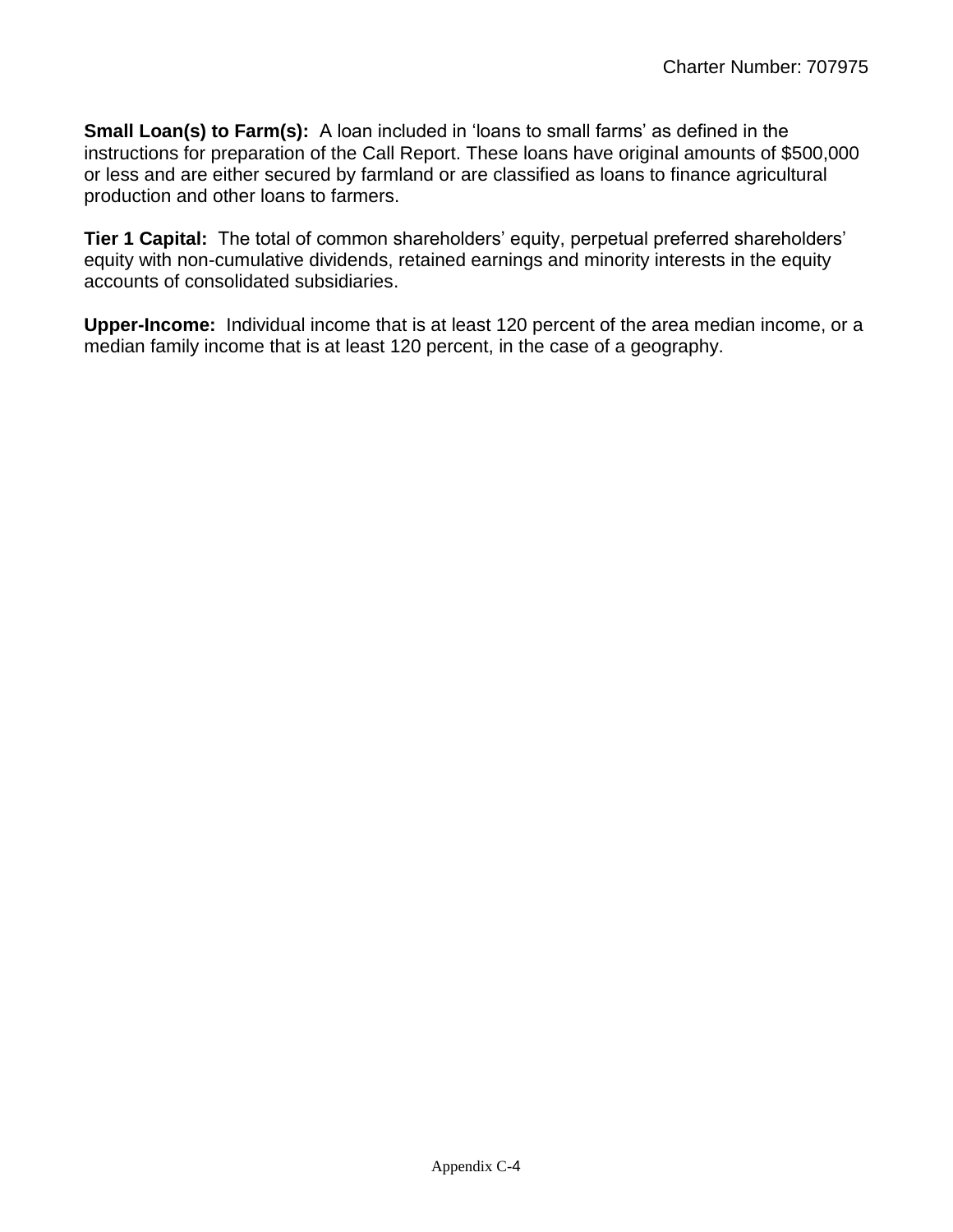### <span id="page-23-0"></span>**Content of Standardized Tables**

References to the "bank" include activities of any affiliates that the bank provided for consideration (refer to appendix A: Scope of the Examination). For purposes of reviewing the lending test tables, the following are applicable: (1) purchased loans are treated as originations/purchases and market share is the number of loans originated and purchased by the bank as a percentage of the aggregate number of reportable loans originated and purchased by all lenders in the AA; (2) Partially geocoded loans (loans where no census tract is provided) cannot be broken down by income geographies and, therefore, are only reflected in the Total Loans in Core Tables O, P, U, and V, and (3) Partially geocoded loans are included in the Total Loans and % Bank Loans Column in Core Tables O, P, U, and V. Tables without data are not included in this PE.

The following is a listing and brief description of the tables:

- **Table 1. Lending Volume** Presents the number and dollar amount of reportable loans originated and purchased by the bank over the evaluation period by AA. Community development loans to statewide or regional entities or made outside the bank's assessment area may receive positive CRA consideration.
- **Table 1. Other Products**  Presents the number and dollar amount of any unreported category of loans originated and purchased by the bank over the evaluation period by AA. Examples include consumer loans or other data that a bank may provide, at its option, concerning its lending performance. This is a two-page table that lists specific categories.
- **Table O. Geographic Distribution of Home Mortgage Loans** Compares the percentage distribution of the number of loans originated and purchased by the bank in low-, moderate-, middle-, and upper-income geographies to the percentage distribution of owner-occupied housing units throughout those geographies. The table also presents market share information based on the most recent aggregate market data available.
- **Table P. Borrower Distribution of Home Mortgage Loans** Compares the percentage distribution of the number of loans originated and purchased by the bank to low-, moderate-, middle-, and upper-income borrowers to the percentage distribution of families by income level in each AA. The table also presents market share information based on the most recent aggregate market data available.
- **Table U. Geographic Distribution of Consumer Loans -** For geographic distribution, the table compares the percentage distribution of the number of loans originated and purchased by the bank in low-, moderate-, middle-, and upper-income geographies to the percentage distribution of households within each geography.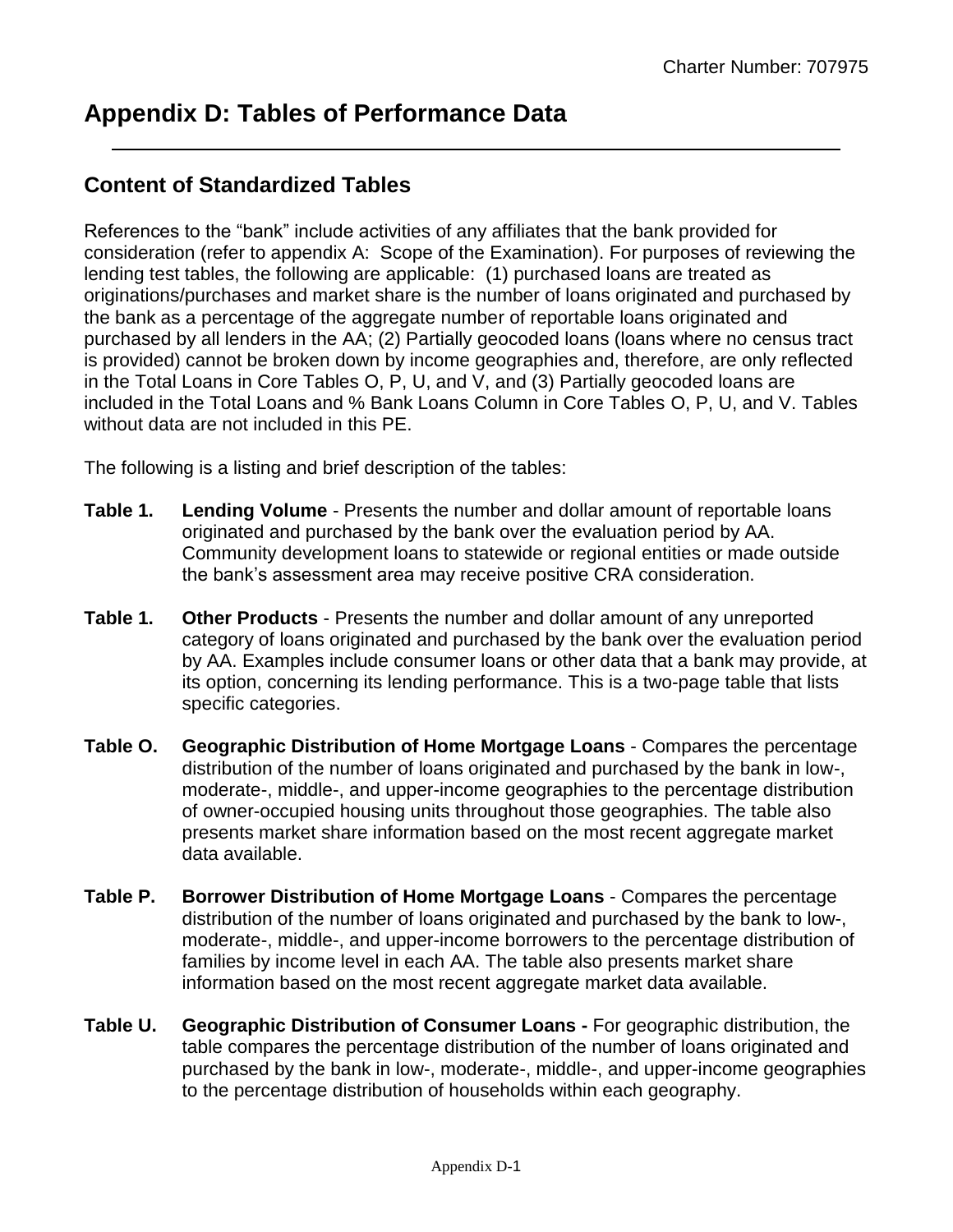- **Table V. Borrower Distribution of Consumer Loans -** For borrower distribution, the table compares the percentage distribution of the number of loans originated and purchased by the bank to low-, moderate-, middle-, and upper-income borrowers to the percentage of households by income level in the AA.
- **Table 14. Qualified Investments** Presents the number and dollar amount of qualified investments made by the bank in each AA. The table separately presents investments made during prior evaluation periods that are still outstanding and investments made during the current evaluation period. Prior-period investments are reflected at their book value as of the end of the evaluation period. Current period investments are reflected at their original investment amount even if that amount is greater than the current book value of the investment. The table also presents the number and dollar amount of unfunded qualified investment commitments. In order to be included, an unfunded commitment must be legally binding and tracked and recorded by the bank's financial reporting system.
- **Table 15. Distribution of Branch Delivery System and Branch Openings/Closings** Compares the percentage distribution of the number of the bank's branches in low-, moderate-, middle-, and upper-income geographies to the percentage of the population within each geography in each AA. The table also presents data on branch openings and closings in each AA.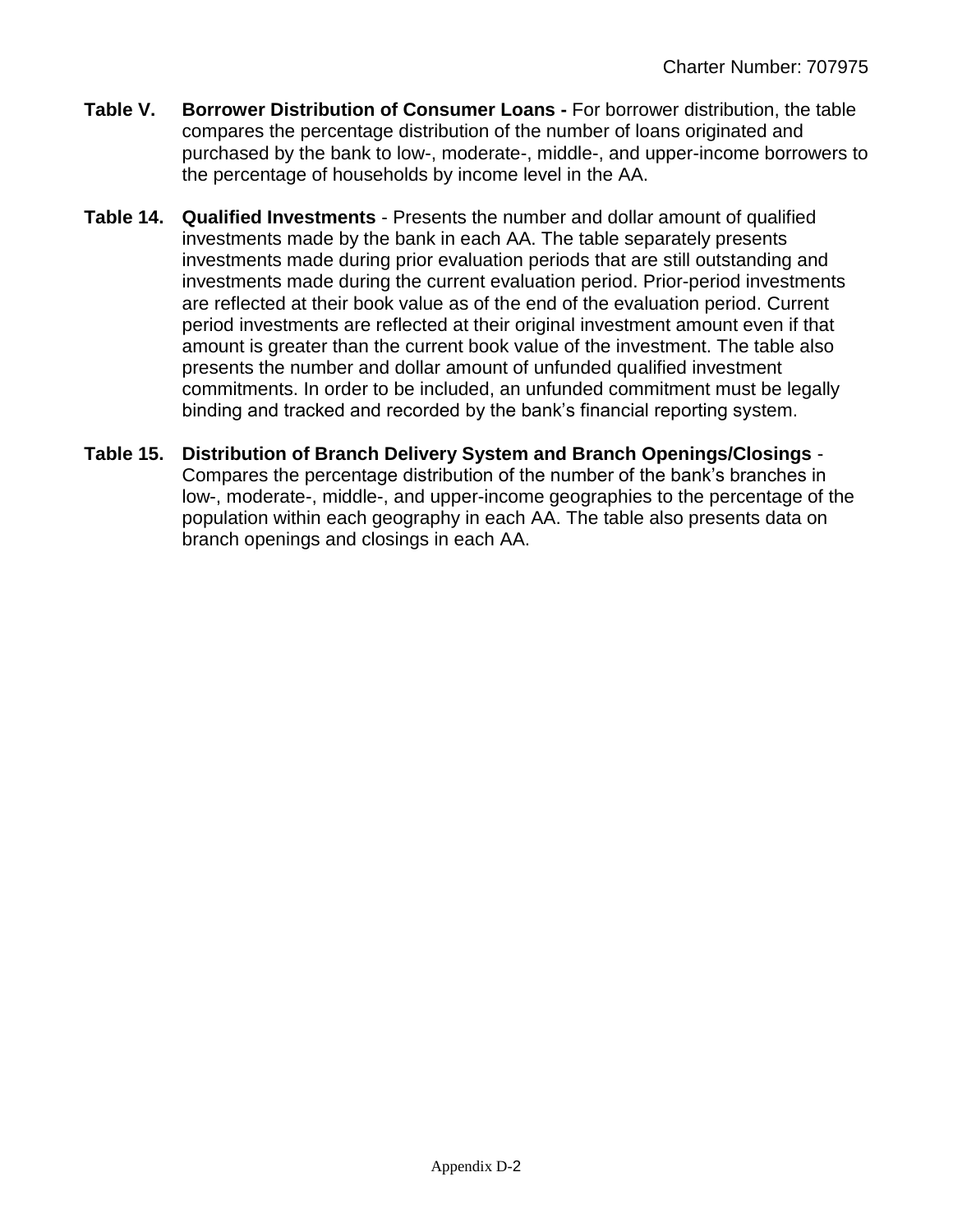#### **Table 1. Lending Volume**

#### **Table 1. Other Products**

| LENDING VOLUME |                                                       |           |                        |         | Geography: 50 DC AA |        | Evaluation Period: October 1, 2014 - December 31, 2018 |                                      |            |  |  |  |                                      |
|----------------|-------------------------------------------------------|-----------|------------------------|---------|---------------------|--------|--------------------------------------------------------|--------------------------------------|------------|--|--|--|--------------------------------------|
| 50DC           | % of<br>Rated<br>Area<br>Loans<br>$(\#)$ in<br>$AA^*$ |           | Total Optional Loans** |         | Motor Vehicle**     |        | Other Secured Consumer**                               | <b>Other Unsecured</b><br>Consumer** |            |  |  |  | % of Rated<br>Area Deposits<br>in AA |
|                |                                                       | #         | \$ (000's)             | #       | \$ (000's)          | #      | \$ (000's)                                             | #                                    | \$ (000's) |  |  |  |                                      |
| 50DC 2017-2018 | 100.0                                                 | 1,058,494 | 22,263,549             | 713,210 | 16,030,674          | 66,383 | 1,740,552                                              | 278,901                              | 4,492,323  |  |  |  | 100.0%                               |
| 50DC 2014-2016 | 100.0                                                 | 1,243,403 | 25,161,458             | 866,741 | 18,641,501          | 87,630 | 2,188,860                                              | 289,032                              | 4,331,097  |  |  |  | 100.0%                               |

\*Loan data as of December 31, 2018

\*\* Evaluation for optional product lines is October 1, 2014 – December 31, 2018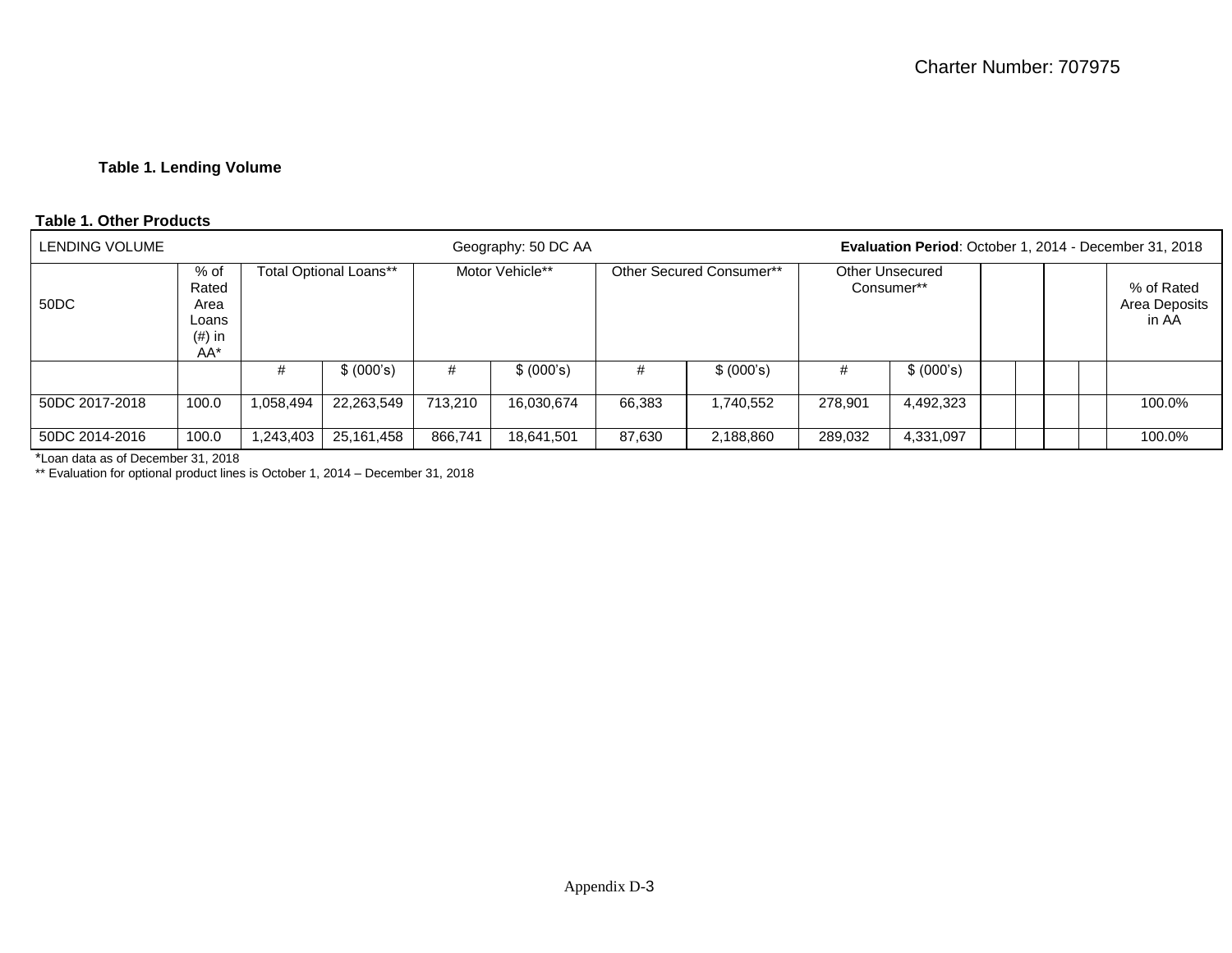|                            |                                  | rapid Or Addoddingin Arda Didnibangin or Home mongage Loand by moome oalogory or inc Ocegraphy |                      |                          |                                                                        |     |                                |                                                   |      |                       |                                                             |      |                       |                                                        |      |                                |
|----------------------------|----------------------------------|------------------------------------------------------------------------------------------------|----------------------|--------------------------|------------------------------------------------------------------------|-----|--------------------------------|---------------------------------------------------|------|-----------------------|-------------------------------------------------------------|------|-----------------------|--------------------------------------------------------|------|--------------------------------|
|                            | <b>Total Home Mortgage Loans</b> |                                                                                                |                      |                          | <b>Low-Income Tracts</b>                                               |     |                                | <b>Moderate-Income Tracts</b>                     |      |                       | <b>Middle-Income Tracts</b>                                 |      |                       | <b>Upper-Income Tracts</b>                             |      |                                |
| <b>Assessment</b><br>Area: | #                                | \$ (000's)                                                                                     | % of<br><b>Total</b> | Overall<br><b>Market</b> | % of<br>Owner-<br>Occupied<br><b>Housing   Loans  </b><br><b>Units</b> | %   | <b>Bank Aggregate Occupied</b> | % of<br>Owner-<br><b>Housing   Loans</b><br>Units | $\%$ | <b>Bank Aggregate</b> | % of<br>Owner-<br>Occupied<br><b>Housing Loans</b><br>Units | %    | <b>Bank Aggregate</b> | % of<br>Owner-<br><b>Housing Loans</b><br><b>Units</b> | %    | <b>Occupied Bank Aggregate</b> |
| 50DC 2017-<br>2018         | 120,543                          | 28,301,432                                                                                     | 100.0                | 9,383,537                | 2.9                                                                    | 1.3 | 2.4                            | 16.6                                              | 11.8 | 15.1                  | 47.1                                                        | 45.9 | 44.8                  | 33.4                                                   | 40.9 | 37.6                           |
| 50DC 2014-<br>2016*        | 122,716                          | 27,791,148                                                                                     |                      | 100.0 10,547,734         | 2.6                                                                    | 0.9 | 1.9                            | 16.3                                              | 9.3  | 12.9                  | 48.9                                                        | 45.9 | 45.5                  | 32.3                                                   | 43.9 | 39.8                           |
| <b>Total</b>               | 243,259                          | 56,092,580   100.0                                                                             |                      |                          |                                                                        |     |                                |                                                   |      |                       |                                                             |      |                       |                                                        |      |                                |

**Table O: Assessment Area Distribution of Home Mortgage Loans by Income Category of the Geography**

*2015 ACS Census; 01/01/2017 - 12/31/2018 Bank Data and 2017 HMDA Aggregate Data, \*2010 U.S. Census; 10/1/2014 - 12/31/2016 Bank Data, and 2016 HMDA Aggregate Data Due to rounding, totals may not equal 100.0*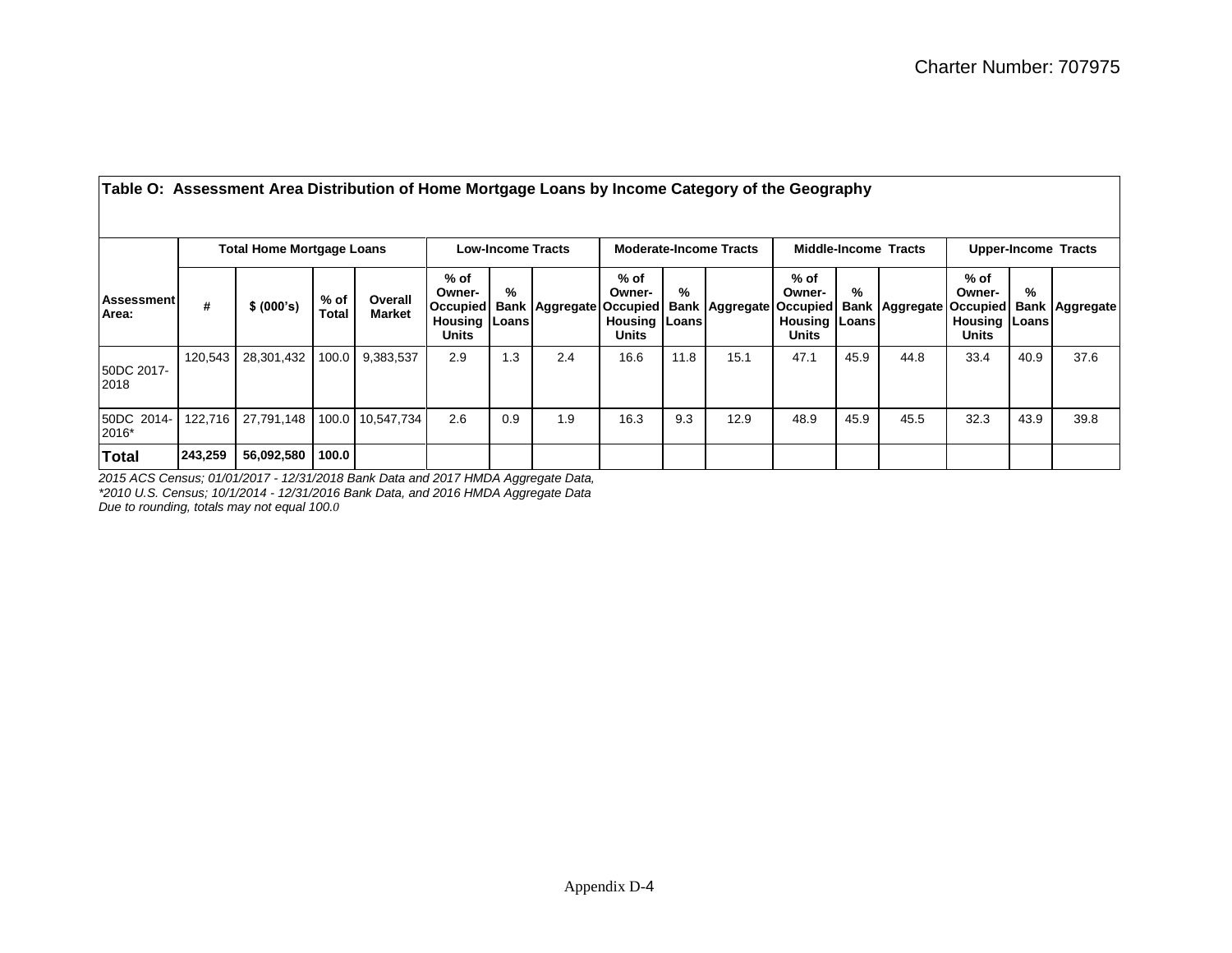| Table P: Assessment Area Distribution of Home Mortgage Loans by Income Category of the Borrower                                                                            |         |                                                                                                     |               |                          |                                |                           |                           |                               |                           |                    |                                          |                           |                          |      |            |                         |     |                           |           |
|----------------------------------------------------------------------------------------------------------------------------------------------------------------------------|---------|-----------------------------------------------------------------------------------------------------|---------------|--------------------------|--------------------------------|---------------------------|---------------------------|-------------------------------|---------------------------|--------------------|------------------------------------------|---------------------------|--------------------------|------|------------|-------------------------|-----|---------------------------|-----------|
|                                                                                                                                                                            |         | <b>Total Home Mortgage Loans</b><br><b>Moderate-Income Borrowers</b><br><b>Low-Income Borrowers</b> |               |                          | <b>Middle-Income Borrowers</b> |                           |                           | <b>Upper-Income Borrowers</b> |                           |                    | Not Available-Income<br><b>Borrowers</b> |                           |                          |      |            |                         |     |                           |           |
| Assessment<br>Area:                                                                                                                                                        |         | \$                                                                                                  | % of<br>Total | Overall<br><b>Market</b> | %<br><b>Families</b>           | %<br><b>Bank</b><br>Loans | .、 Aggregate Families   「 | %                             | %<br><b>Bank</b><br>Loans | Aggregate Families | ℅                                        | %<br><b>Bank</b><br>Loans | Aggregate   Families   F | %    | %<br>Loans | Bank Aggregate Families | %   | %<br><b>Bank</b><br>Loans | Aggregate |
| 50DC 2017-<br>2018                                                                                                                                                         | 120,543 | 28,301,432                                                                                          | 100           | 9,383,537                | 22.2                           | 2.2                       | 5.4                       | 17.2                          | 12.8                      | 15.6               | 19.6                                     | 26.1                      | 21.1                     | 41.0 | 53.8       | 41.3                    | 0.0 | 5.2                       | 16.6      |
| 50DC 2014-<br>2016*                                                                                                                                                        |         | 122.716 27.791.148                                                                                  | 100           | 10,547,734               | 21.4                           | 1.7                       | 4.7                       | 17.5                          | 10.5                      | 14.1               | 20.5                                     | 24.6                      | 19.9                     | 40.6 | 50.4       | 42.8                    | 0.0 | 12.8                      | 18.4      |
| <b>Total</b>                                                                                                                                                               | 243,259 | $\mid 56,092,580 \mid 100 \mid$                                                                     |               |                          |                                |                           |                           |                               |                           |                    |                                          |                           |                          |      |            |                         |     |                           |           |
| 2015 ACS Census; 01/01/2017 - 12/31/2018 Bank Data and 2017 HMDA Aggregate Data,<br>$*2010$ U.S. Census; $10/1/2014$ - $12/31/2016$ Bank Data and 2016 HMDA Aggregate Data |         |                                                                                                     |               |                          |                                |                           |                           |                               |                           |                    |                                          |                           |                          |      |            |                         |     |                           |           |

*Due to rounding, totals may not equal 100.0*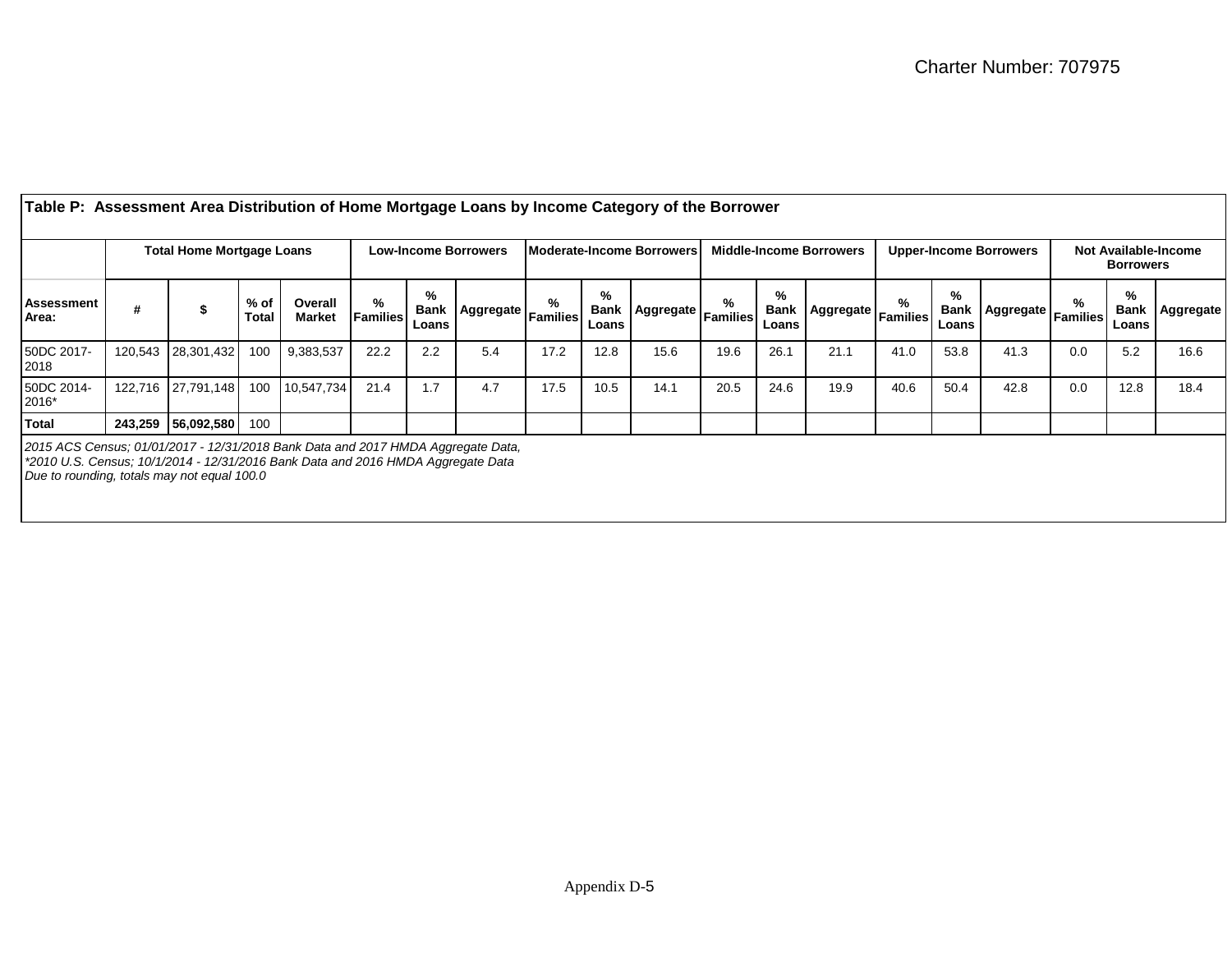| lMotor Vehicle Loans             |  |                                |                                                |                 |                                  |                 |                             |                 |                             |                                                                                                                       |                                              |                 |
|----------------------------------|--|--------------------------------|------------------------------------------------|-----------------|----------------------------------|-----------------|-----------------------------|-----------------|-----------------------------|-----------------------------------------------------------------------------------------------------------------------|----------------------------------------------|-----------------|
| <b>Total Motor Vehicle Loans</b> |  |                                | <b>Low-Income Tracts</b>                       |                 | Moderate-Income<br><b>Tracts</b> |                 |                             |                 | <b>Upper-Income Tracts</b>  |                                                                                                                       | <b>Not Available-Income</b><br><b>Tracts</b> |                 |
| #                                |  | $%$ of<br>Total                | % of<br><b>Households</b>                      | % Bank<br>Loans | $%$ of<br><b>Households</b>      | % Bank<br>Loans | $%$ of<br><b>Households</b> | % Bank<br>Loans | $%$ of<br><b>Households</b> | % Bank<br>Loans                                                                                                       | % of<br><b>Households</b>                    | % Bank<br>Loans |
|                                  |  | 0.0                            | 6.4                                            | 2.1             | 21.1                             | 13.9            | 43.8                        | 42.1            | 28.5                        | 41.5                                                                                                                  | 0.2                                          | 0.4             |
| 866,741                          |  | 0.0                            | 5.7                                            | 1.9             | 20.8                             | 13.9            | 45.8                        | 43.1            | 27.6                        | 40.7                                                                                                                  | 0.0                                          | 0.4             |
|                                  |  | $0.015, 100, 0$ $0.101, 0.017$ | 713,210 16,030,674<br>18,641,501<br>$\sqrt{2}$ |                 |                                  |                 |                             |                 |                             | Table U: Assessment Area Distribution of Consumer Loans by Income Category of the Geography -<br>Middle-Income Tracts |                                              |                 |

*2015 ACS Census; 01/01/2017 - 12/31/2018 Bank Data, \*2010 U.S Census; 10/01/2014 - 12/31/2016 Bank Data Due to rounding, totals may not equal 100.0*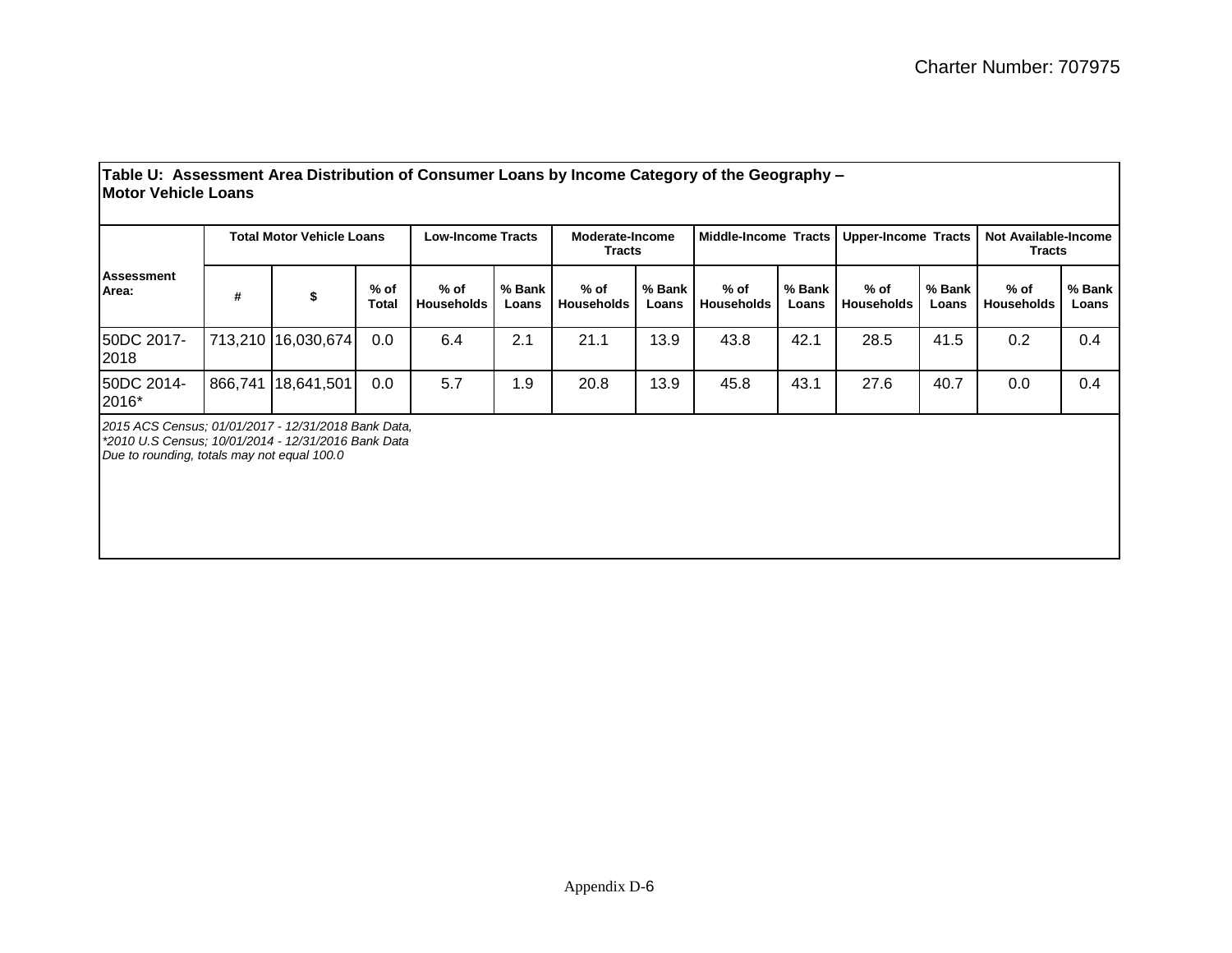|                                                                                                                                                            |         | <b>Total Motor Vehicle Loans</b> |                        | Low-Income<br><b>Borrowers</b> |                 | Moderate-Income<br><b>Borrowers</b> |                 | Middle-Income<br><b>Borrowers</b> |                 | Upper-Income<br><b>Borrowers</b> |                 | <b>Not Available-Income</b><br><b>Borrowers</b> |                 |
|------------------------------------------------------------------------------------------------------------------------------------------------------------|---------|----------------------------------|------------------------|--------------------------------|-----------------|-------------------------------------|-----------------|-----------------------------------|-----------------|----------------------------------|-----------------|-------------------------------------------------|-----------------|
| <b>Assessment</b><br>Area:                                                                                                                                 | #       | \$                               | $%$ of<br><b>Total</b> | % of<br><b>Households</b>      | % Bank<br>Loans | $%$ of<br>Households                | % Bank<br>Loans | $%$ of<br>Households              | % Bank<br>Loans | $%$ of<br>Households             | % Bank<br>Loans | $%$ of<br><b>Households</b>                     | % Bank<br>Loans |
| 50DC 2017-<br>2018                                                                                                                                         |         | 713,210 16,030,674               | 100.0                  | 24.6                           | 8.5             | 15.9                                | 14.7            | 17.4                              | 21.9            | 42.1                             | 54.9            | 0.0                                             | 0.0             |
| 50DC 2014-<br>2016*                                                                                                                                        | 866,741 | 18,641,501                       | 100.0                  | 24.0                           | 9.4             | 16.2                                | 15.0            | 18.0                              | 22.4            | 41.8                             | 53.1            | 0.0                                             | 0.0             |
| 2015 ACS Census; 01/01/2017 - 12/31/2018 Bank Data,<br>*2010 U.S. Census; 10/01/2014 - 12/31/2016 Bank Data<br>Due to rounding, totals may not equal 100.0 |         |                                  |                        |                                |                 |                                     |                 |                                   |                 |                                  |                 |                                                 |                 |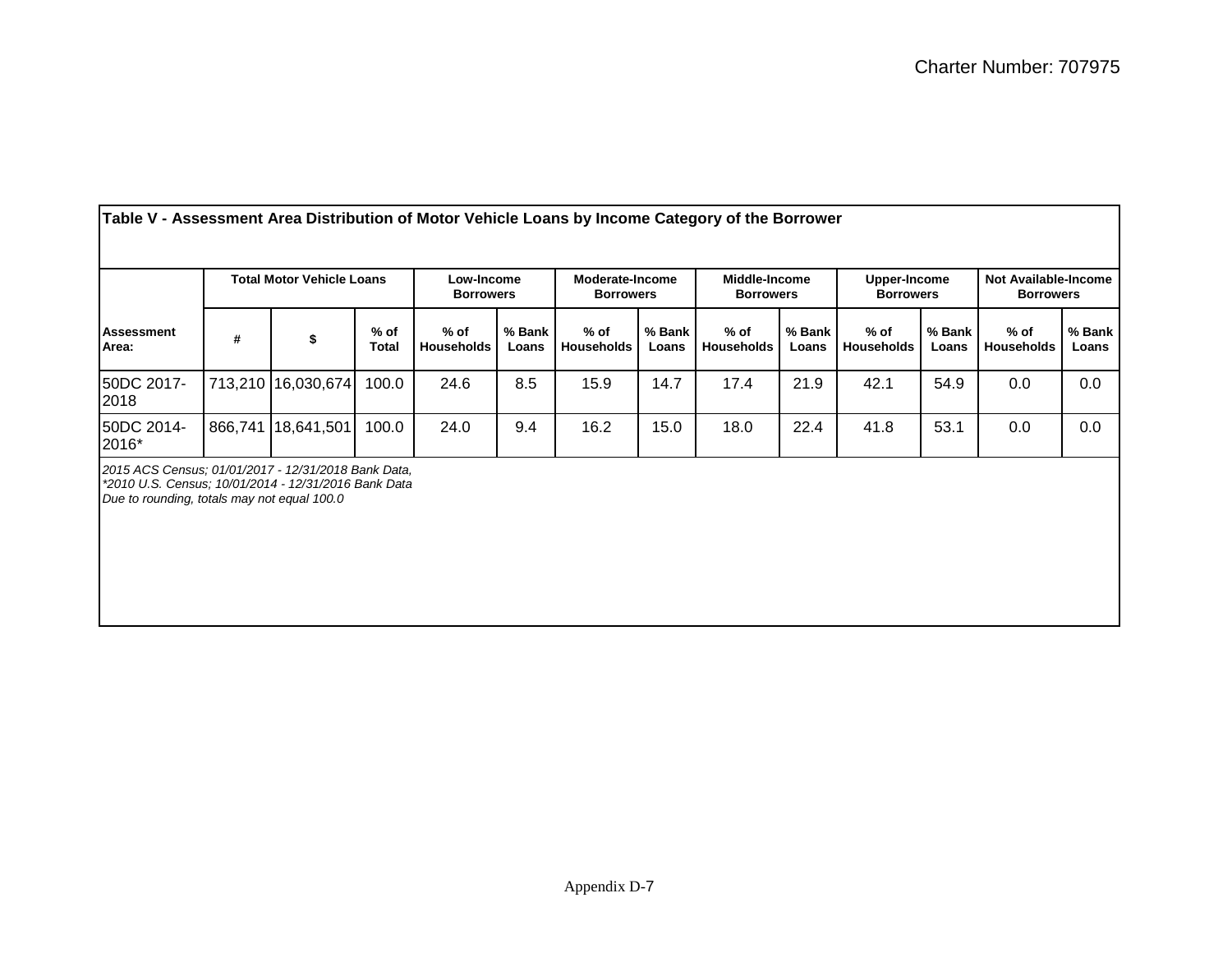### **Table 14. Qualified Investments**

| QUALIFIED INVESTMENTS |     |                                       | Geography: 50DC AA | Evaluation Period: JANUARY 1, 2015 TO DECEMBER 31, 2018 |     |                   |                       |  |           |  |  |  |  |
|-----------------------|-----|---------------------------------------|--------------------|---------------------------------------------------------|-----|-------------------|-----------------------|--|-----------|--|--|--|--|
| Assessment Area:      |     | Prior Period Investments <sup>*</sup> |                    | Current Period Investments                              |     | Total Investments | Unfunded Commitments" |  |           |  |  |  |  |
|                       |     | \$(000's)                             |                    | \$(000's)                                               |     | \$(000's)         | % of Total            |  | \$(000's) |  |  |  |  |
| <b>Full Review:</b>   |     |                                       |                    |                                                         |     |                   |                       |  |           |  |  |  |  |
| 50DC 2018             | 134 | 524,115                               | 237                | 862,872                                                 | 371 | 1,386,987         | 100%                  |  |           |  |  |  |  |

 \* 'Prior Period Investments' means investments made in a previous period that are outstanding as of the examination date.

<sup>\*\*</sup> 'Unfunded Commitments' means legally binding investment commitments that are tracked and recorded by the bank's financial reporting system.